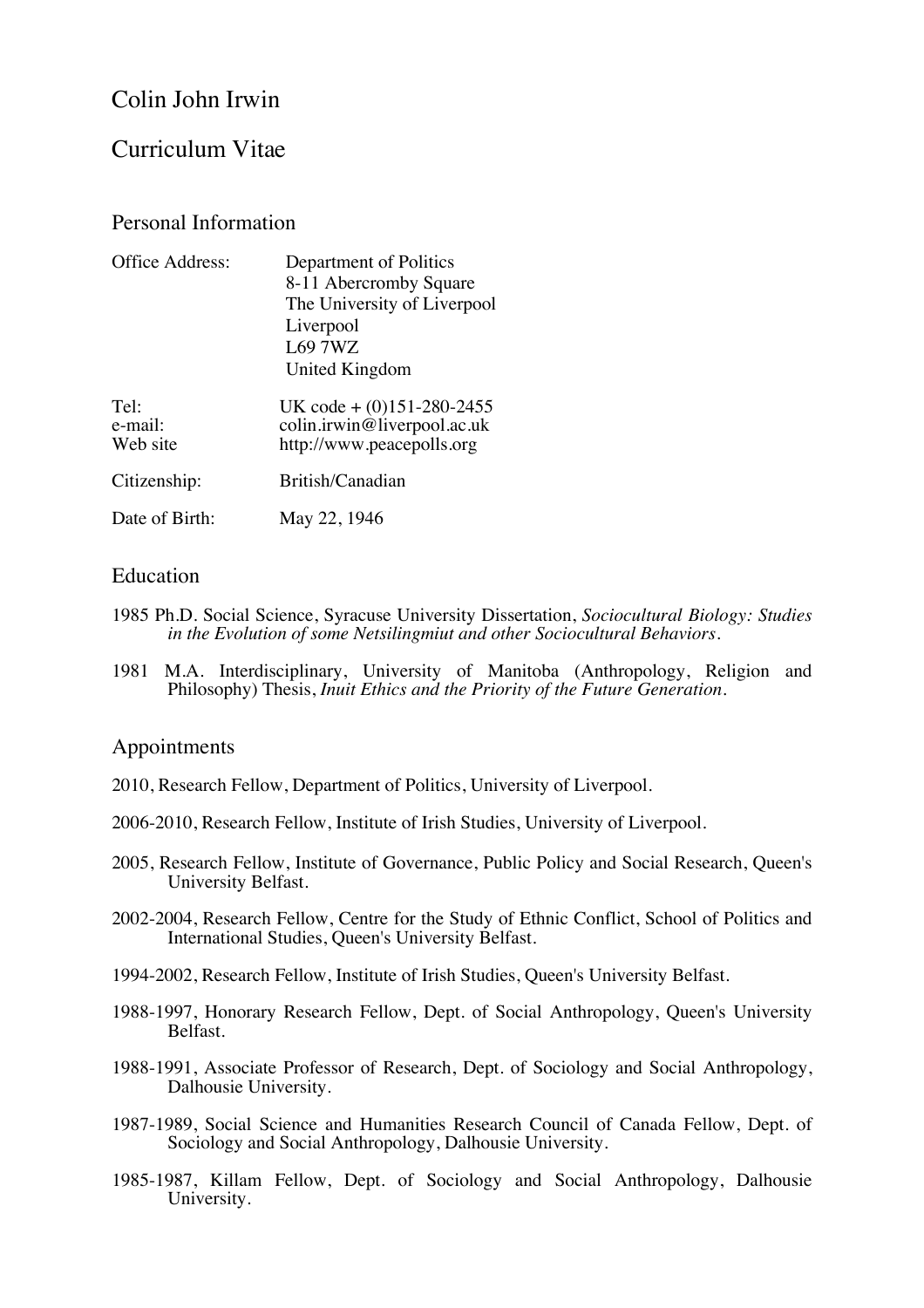## Teaching Experience

Guest lectures and informal supervision as required. 1992 – Present.

- Tutor, Department of Social Anthropology, Queen's University of Belfast. 1992.
- *Native Peoples of North America*, Department of Sociology & Social Anthropology 2355, Dalhousie University, 1987 Summer.
- *Seminar in Social Anthropology*, Department of Sociology & Social Anthropology 4000, Dalhousie University, Spring 1987.
- *Human Nature*, Department of Sociology & Social Anthropology 3070, Dalhousie University, Spring 1986.

*Human Sociobiology*, Department of Anthropology - 600, Syracuse University, Spring 1985.

*Cultural Anthropology*, Department of Anthropology - 101, Syracuse University, Fall 1984.

### Other Professional Experience

- 1977-1978, Advisor to Keewatin Inuit Association, Rankin Inlet, N.W.T. Responsible to association president for implementation of board of directors policies. Activities included land claims issues; initiating social impact study of proposed Polar Gas pipeline; legal aid; native business development; fund raising and capital projects.
- 1970-1976, Free-lance explorer, writer, photographer.
- 1968-1969, Assistant manager, Red Sea Diving School, Eilat, Israel.
- 1967-1968, Assistant to director of research and development, Divcon International U.K. Ltd.
- 1964-1967, Scientific Officer, Bournemouth Branch British Sub-Aqua Club. (B.S.A.C.)
- 1962, Laboratory assistant and diver. Marine Biological Association, Plymouth, U. K.

#### Academic Awards and Distinctions

- 2000-2002, A two-year fellowship starting June 1st 2000 valued at £68,0000. Awarded by the Queen's University of Belfast Foundation and Atlantic Philanthropies. *The use of public opinion polls in the Northern Ireland peace process and their application to other conflicts.*
- 1994-1995, Junior Research Fellow, Inst. of Irish Studies, Queen's University of Belfast. (Aprox. £6,000)
- 1987-1989, Social Science and Humanities Research Council of Canada Post Doctoral Fellowship. (Aprox. \$48,000).
- 1985-1987, Killam Post Doctoral Fellowship, Dalhousie University. (Aprox. \$45,000).
- 1981-1985, Social Science and Humanities Research Council of Canada Doctoral Fellowship. (Aprox. \$50,000).
- 1980-1981, Social Science and Humanities Research Council of Canada Special M. A. Scholarship. (Aprox. \$8,000)
- 1979, Dean's Honour List, University of Manitoba.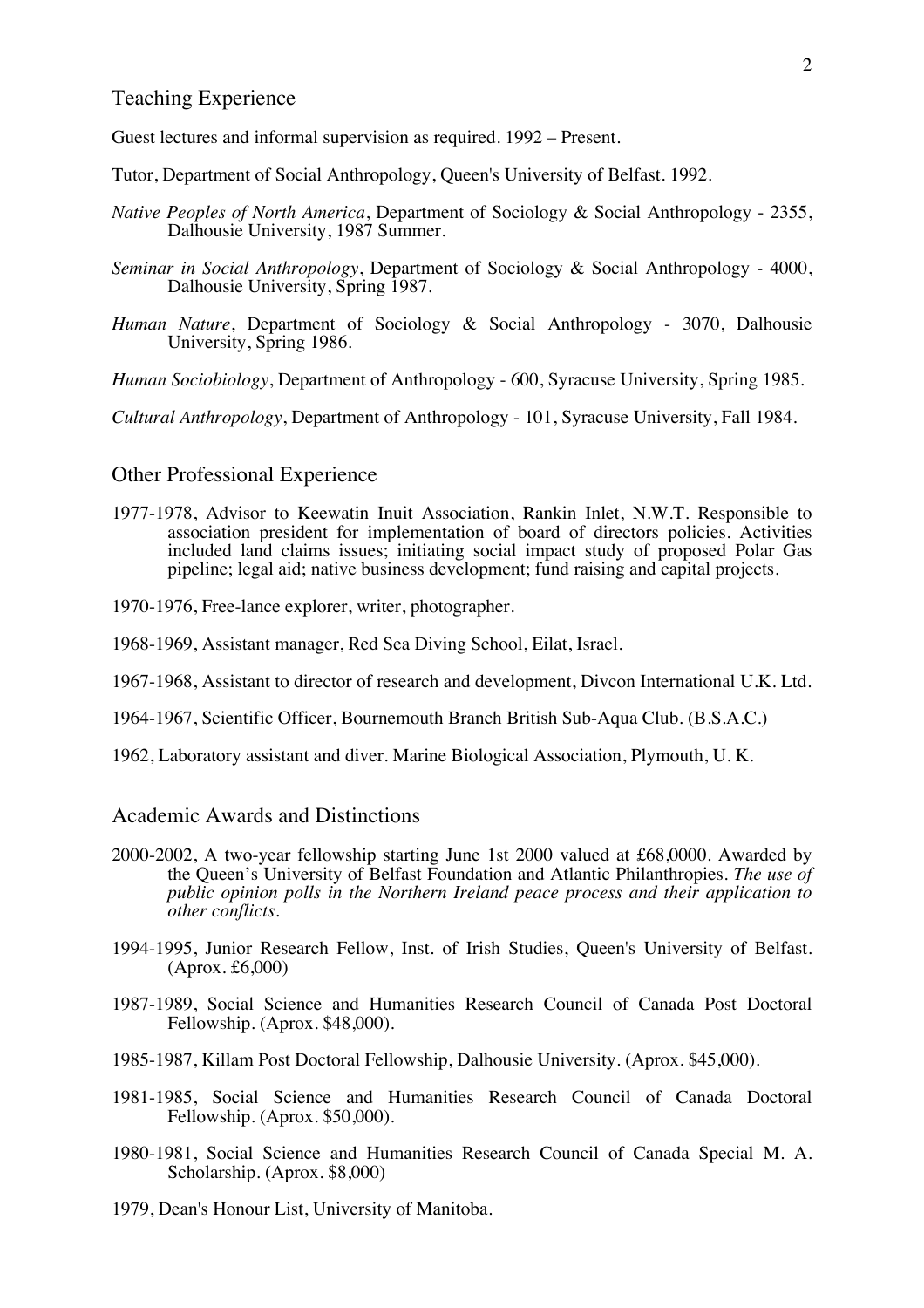#### Other Grants and Contracts

- 2020/22, Consultant to UN, Department of Political and Peace Building Affairs (DPPA), Innovation Cell, for the development and deployment of Artificial Intelligence (AI) Large Scale Digital Dialogues for conflict resolution in Yemen, Libya, Iraq and Bolivia, in partnership with Remesh AI.
- 2019, Consultant to OSCE, Moldova and Transnistria '5 +2' negotiations.
- 2017, Peace Polls Workshop, Boko Haram insurgency, University of Maiduguri at Abuja, 16 September to 1 October, supported by the DAAD with funds from the Federal Ministry for Cooperation and Development (BMZ), Germany.
- 2016/17, Consultant to *Interpeace* and UNDP, Cyprus peace process and negotiations.
- 2016, Consultant to *Norwegian People's Aid* (NPA) Syria Program, Gaziantep, Turkey.
- 2014, Consultant to *The Day After* (TDA) and *No Peace Without Justice* (NPWJ) 'A People's Peace Process for Syria<sup>'</sup>, Turkey, Jordan and Syria.
- 2014, Peace Polls Workshop, Local Administrations Council Unit (LACU) for Syrian Opposition in Gaziantep, Turkey, February 23-25.
- 2011, Asia Foundation and Department for International Development (DFID) 'Formal peace processes and informal local peace building efforts strengthened more credible with conflict-affected populations', Philippines – Manila and Mindanao (Aprox. \$5,000)
- 2010, International donations from the Royal Norwegian Ministry of Foreign Affairs, 'Setting International Standards and Assisting Third Parties in Running 'Peace Polls'' (Aprox. £52,000)
- 2009, Consultant to African Union/United Nations Hybrid operation in Darfur (UNAMD), University of Pennsylvania and Albany Associates for peace polls in Sudan, with funding from the US Department of State.
- 2009, International donations through the University of Liverpool from the Royal Norwegian Ministry of Foreign Affairs, 'Setting International Standards and Assisting Third Parties in Running 'Peace Polls'' (Aprox. £43,000)
- 2008, International donations through the University of Liverpool from the Royal Norwegian Ministry of Foreign Affairs, 'Setting International Standards and Assisting Third Parties in Running 'Peace Polls'' (Aprox. £39,000)
- 2007, British Academy Small Research Grant 'A Comparative Analysis of Public Opinion, Public Diplomacy and Peace Making' (Aprox. £7,000)
- 2006, UK based study of relations between the West and the Muslim World undertaken in collaboration with Muslim Voice UK (MVUK - Birmingham), Global Polling Solutions (GMI - Seattle and London) and the Program on International Policy Attitudes (PIPA - Washington). (Aprox. \$10,000 from PIPA in Washington).
- 2005, Consultant to the *Albanian Serb Information Exchange Forum* project commissioned by the Centre for Democracy and Reconciliation in South East Europe, KosovaLive in Pristina and Beta Media Center in Belgrade <www.kosovakosovo.com> with funding from the Friedrich Ebert Stiftung, the German Government via the Stability Pact, the Institut für Auslands-beziehungen e.V. (IFA), International Research and Exchanges Board (IREX), the Organisation for Security and Cooperation in Europe (OSCE), UNESCO, and the Kosovo Mission of the US Agency for International Development (under the terms of award No. 167-A-00-01-00107-00).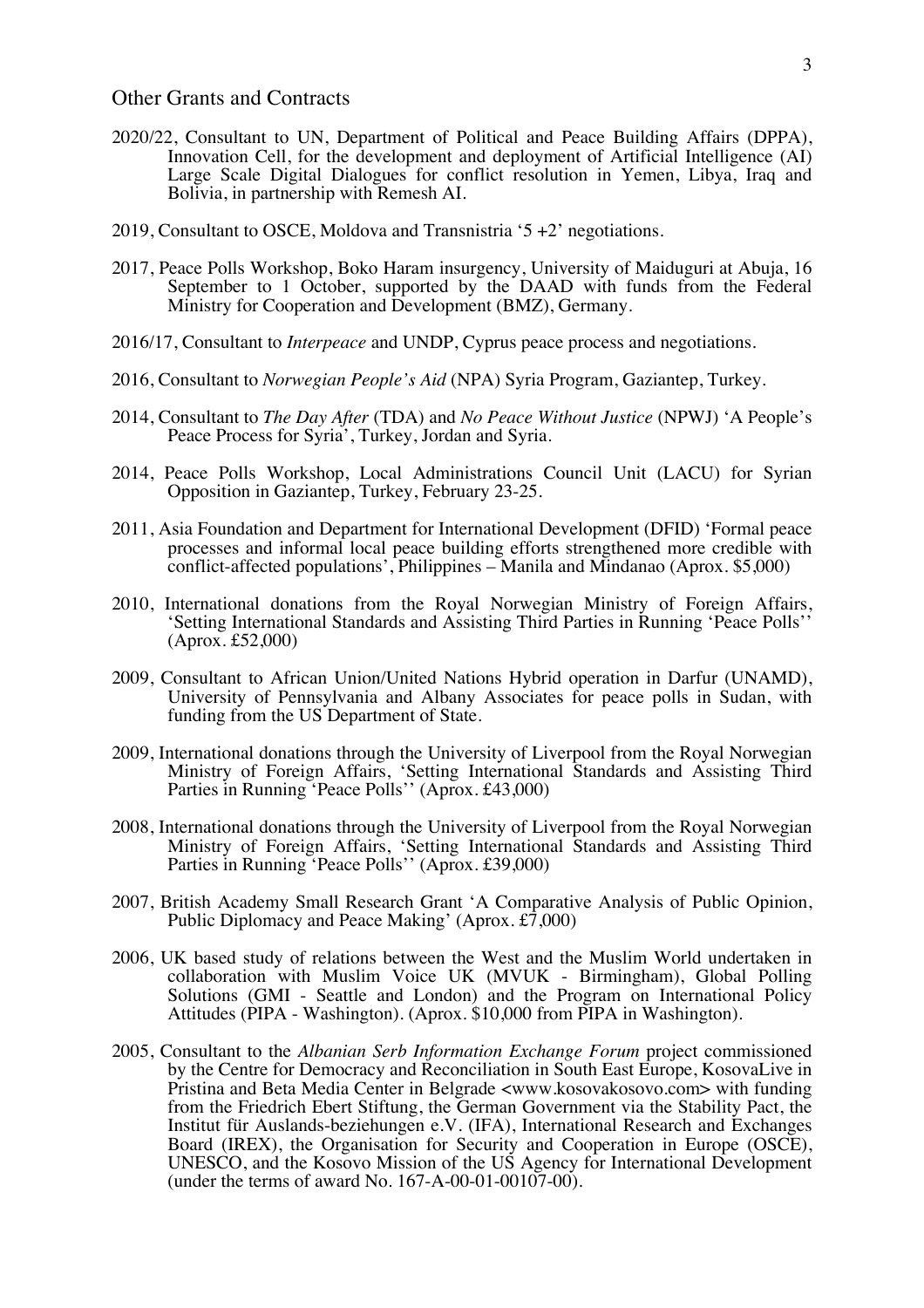- 2004, Consultant to Centre for Democracy and Reconciliation in South East Europe and BBC World Service Trust on their *Our Town, Our Future* project in Bosnia and Herzegovina funded by the EC and Charles Mott Foundation (835,142 Euro from the European Commission under "The European Initiative for Democracy and Human Rights: Support for Democratisation, Good Governance and the Rule of Law".)
- 2003-2004, Co-applicant with Professor Adrian Guelke (Principal Applicant), Economic and Social Research Council, *Interpreting the Ongoing Crises in The Northern Ireland Peace Process* (Aprox £45,000)
- 2002-2003, The Joseph Rowntree Charitable Trust. *The State of the Peace Process and Devolution in Northern Ireland* (Aprox. £34,300)
- 2002, Consultant to Centre for Democracy and Reconciliation in South East Europe and Foundation Open Society Institute Macedonia (FOSIM) in Skopje, and the Ministry of Macedonia and Thrace in Thessaloniki. Public opinion poll in FYR of Macedonia on the desire of the people for free and fair elections and a negotiated settlement in place of a new outbreak of violence.
- 2000, The Joseph Rowntree Charitable Trust. *The Future of the Peace Process* (Aprox. £12,000)
- 1999-2000, The Joseph Rowntree Charitable Trust. *The Mitchell Review* (Aprox. £16,660).
- 1999-2000, The Joseph Rowntree Charitable Trust. *The Implementation of the Belfast Agreement*. (Aprox. £37,272).
- 1997-1998, The Joseph Rowntree Charitable Trust. *Public Opinion, Referendums and the Northern Ireland 'Talks' Process.* (Aprox. £55,700).
- 1996-1997, The Joseph Rowntree Charitable Trust. *Public Opinion, Referendums and the Northern Ireland 'Talks' Process.* (Aprox. £10, 000).
- 1996-1997, The Joseph Rowntree Charitable Trust. *Peace building, Public Policy and Social Reform in Northern Ireland.* With Prof. T. Hadden and Prof. F. Boal. (Aprox. £15,000).
- 1995-1996, The Joseph Rowntree Charitable Trust. *Peace building, Public Policy and Social Reform in Northern Ireland.* With Prof. T. Hadden and Prof. F. Boal. (Aprox. £ $36,500$ ).
- 1992, Research Development Grant, Queen's University of Belfast, Computer Equipment. (Aprox. £8,000).
- 1990-1991, Policy Planning and Research Unit, Government of Northern Ireland, *The Processes of Social Integration at Northern Ireland's Principle Integrated School, Lagan College.* (Aprox. £27,000).
- 1987-1988, Health and Welfare Canada, Review of Demography and it's Implications for Economic and Social Policy, Inuit Project, *The Growing Inuit Population, Arctic Resettlement and Their Effects on Social and Economic Change.* (Aprox. \$26,000).
- 1985, Research Development Grant (Humanities and Social Sciences), Dalhousie University. (Aprox. \$500)
- 1983, Travel and field work research funds for studies in the Keewatin Region of the N.W.T. Canada from the New York State Board of Regents Schweitzer Chair at Syracuse. (Aprox. \$5,000)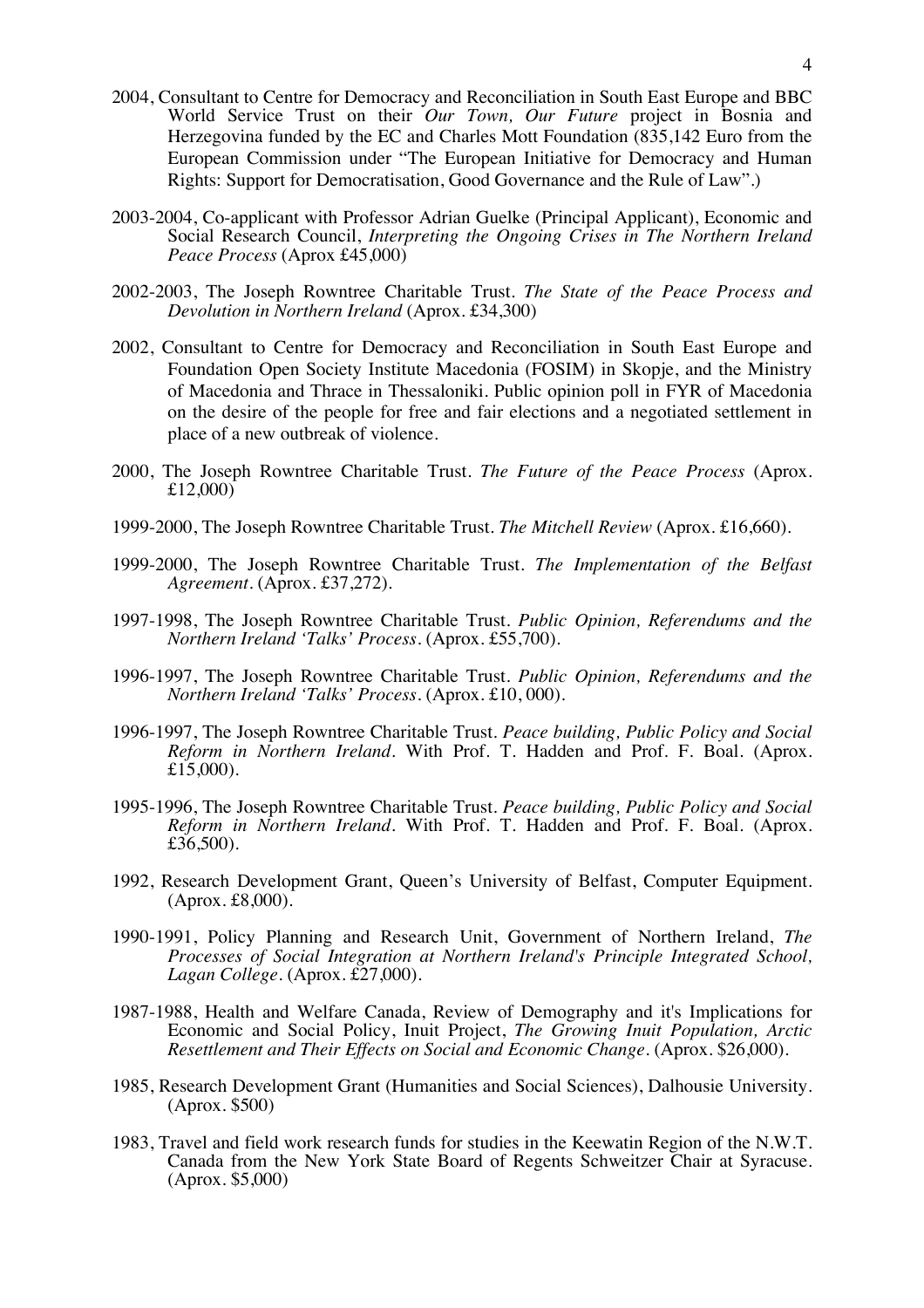1980, University of Manitoba Northern Studies Committee travel grant to Chesterfield Inlet N.W.T. Canada. (Aprox. \$1,000)

#### Other Awards

- 2015, The Historical Diving Society Reg Vallintine Award for Historical Diving Achievment.
- 1978, Royal Cruising Club Medal for Seamanship. Awarded annually for single handed navigation.
- 1966, British Sub-Aqua Club Duke of Edinburgh Scientific Award (runner up).

#### Explorations

- 1976, Voyage from Scotland to Iceland, Greenland and Hudson's Bay.
- 1971-1975, Furthest single handed sailing of Northwest Passage without the use of auxiliary power.
- 1972-1973, Completed first crossing of Arctic North America by dog team since 1923 to commemorate the 50th. anniversary of Rassmusen's expedition.
- 1965, Conducted first underwater living experiment using a self contained artificial atmosphere (one week at two atmospheres). Completed in cooperation with Royal Navy Physiological Laboratory, Alvestoke, Hants; H.M.S. Drake Diving School, Plymouth and B.S.A.C.
- 1964, Excavated and recovered 4500 year old dug out canoe from bottom of Poole Harbour, U.K.

#### Human Rights Submissions and UN Recommendations

- Irwin, C. J., *Education, Peace Building and the Rights of Children to Attend Integrated Schools in Northern Ireland*. A brief on Human Rights violations submitted to the UN Committee on Economic Social and Cultural Rights. Geneva. October 21st. 1994.
- \_\_\_\_\_ *Peace Making, Discrimination and the Rights of Children to Attend Integrated Schools in Northern Ireland*. A brief on Human Rights violations submitted to the UN Committee on the Rights of the Child. Geneva. July 29th. 1994.
- U.N. Economic and Social Council; Committee on Economic, Social and Cultural Rights; *Consideration of Reports Submitted be States Parties under Articles 16 and 17 of the Covenant, Concluding observations of the Committee on Economic, Social and Cultural Rights, United Kingdom of Great Britain and Northern Ireland.*  E/C.12/1/Add.19, 12 December 1997.
- \_\_\_\_\_ *Peace Making, Discrimination and the Rights of Children to Attend Integrated Schools in Northern Ireland*. A brief on Human Rights violations submitted to the Committee on Conventions and Recommendations of the United Nations Education Scientific and Cultural Organisation. Paris. August 31st. 1993.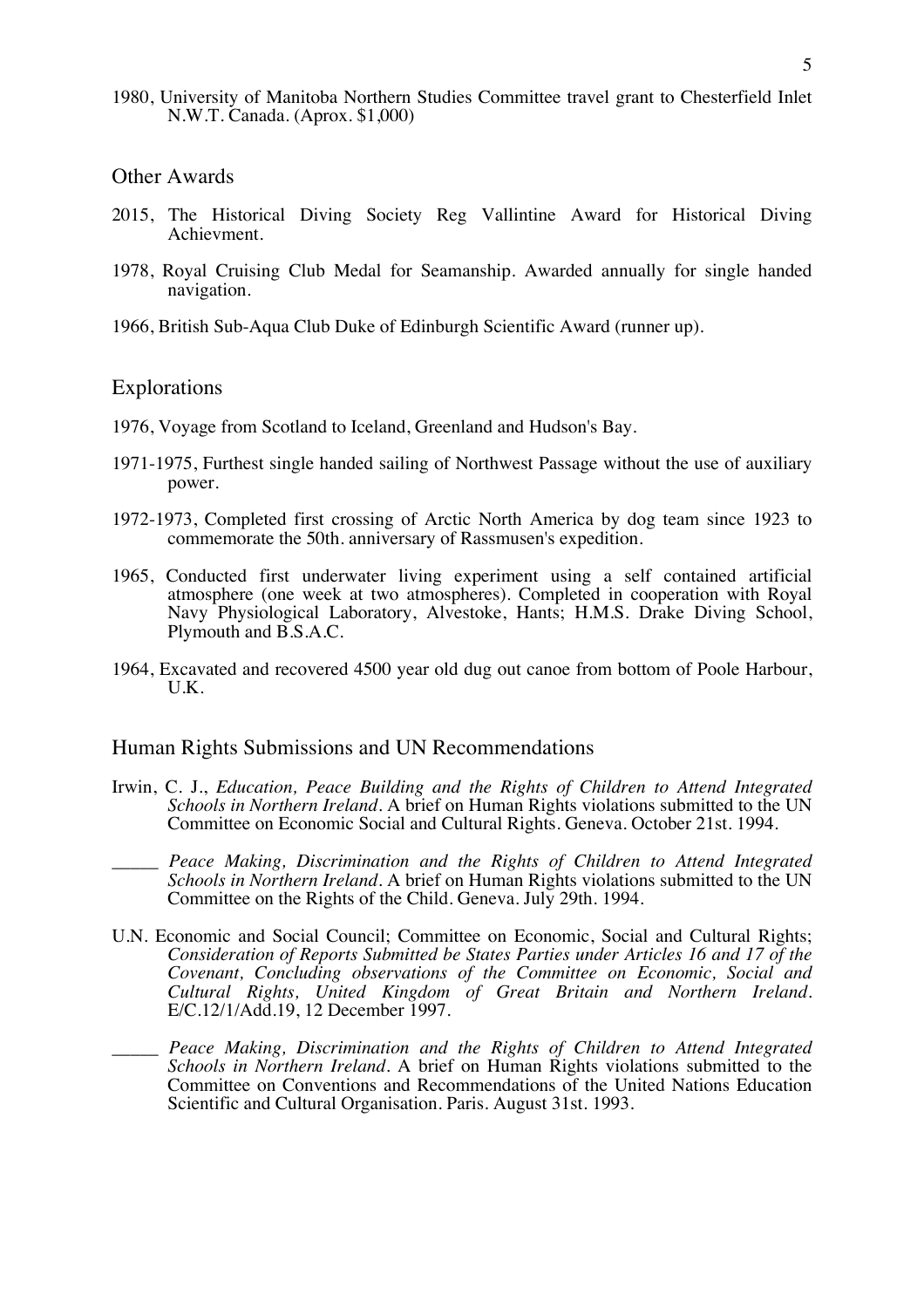U.N. Committee on the Rights of the Child, *Committee on the Rights of the Child, Eighth Session, Consideration of Reports Submitted by States Parties Under Article 44 of the Convention. Concluding observations of the Committee on the Rights of the Child: United Kingdom of Great Britain and Northern Ireland.* CRC/C/15/Add.34. Geneva. Jan. 27th. 1995

#### Publications

- Irwin, C. J., Anthropology and Peace-making, in Heffernan, E., Murphy, F. and Skinner, J., (Eds.), *Collaboration in a Neoliberal Age*, Routledge, London and New York. 2021.
- \_\_\_\_\_ Brexit: finding the best possible compromise, *The UK in a Changing Europe,* 28 February, 2019. Available at: https://ukandeu.ac.uk/brexit-finding-the-best-possiblecompromise/
- \_\_\_\_\_ A way through the Brexit impasse? a Brexit pilot peace poll, *The UK in a Changing Europe*, 7 February, 2019. Available at: https://ukandeu.ac.uk/a-way-through-thebrexit-impasse-a-pilot-brexit-peace-poll/
- Making peace in two deeply divided societies: Northern Ireland and Brexit Britain, *The UK in a Changing Europe*, 29 January, 2019. Available at: https://ukandeu.ac.uk/making-peace-in-two-deeply-divided-societies-northernireland-and-brexit-britain/
- Lies, damned lies, and (Brexit) statistics, *The UK in a Changing Europe*, 12 December, 2018. Available at: https://ukandeu.ac.uk/lies-damned-lies-and-brexitstatistics/
	- Did Brexit need a peace poll?, *The UK in a Changing Europe*, 19 November, 2018. Available at: https://ukandeu.ac.uk/did-brexit-need-a-peace-poll/
- \_\_\_\_\_ and Seongwon, Y., A tale of two peace processes: Korea and Cyprus, *The Korea Herald*, 21 May, 2018. Available at: http://www.koreaherald.com/view.php?ud=20180520000034
- \_\_\_\_\_ Cyprus Peace Poll 2 Confidence Building Measures 'Peace is not enough', April, 2017. Available at: https://peacepolls.etinu.net/peacepolls/documents/007937.pdf
- \_\_\_\_\_ Cyprus Peace Poll 1 Critical issues in the Cyprus negotiations, February, 2017. Available at: https://peacepolls.etinu.net/peacepolls/documents/007936.pdf
- The Public as Peacemaker: How Polling in Divided Societies Can Promote Negotiated Agreements, in Khouri, R. G., Makdisi, K., and Wahlisch, M., (Eds.), *Interventions in Conflict: International Peacemaking in the Middle East*, Palgrave Macmillan US, 2016.
- \_\_\_\_\_ Ignore public opinion at your own peril, *openDemocracy.net*, 17 November, 2015.
- Glaucus 50 years on: innovation in underwater living on a shoestring budget, *Proceedings of the Twenty Fifth Annual Conference of the Historical Diving Society* held at RNLI College, Poole on Saturday 10th October 2015.
- \_\_\_\_\_ Making peace through polls, *openDemocracy.net*, 9 September, 2015.
- \_\_\_\_\_ Syria 'The Day After' Poll. Report of pilot surveys conducted in Opposition held areas and Refugee camps in Turkey and Jordan between May 15 and August 5, 2014 and in Regime held areas and Turkish refugee camps between October 10 and October 22, 2014. *www.Peacepollls.org*, December 2014.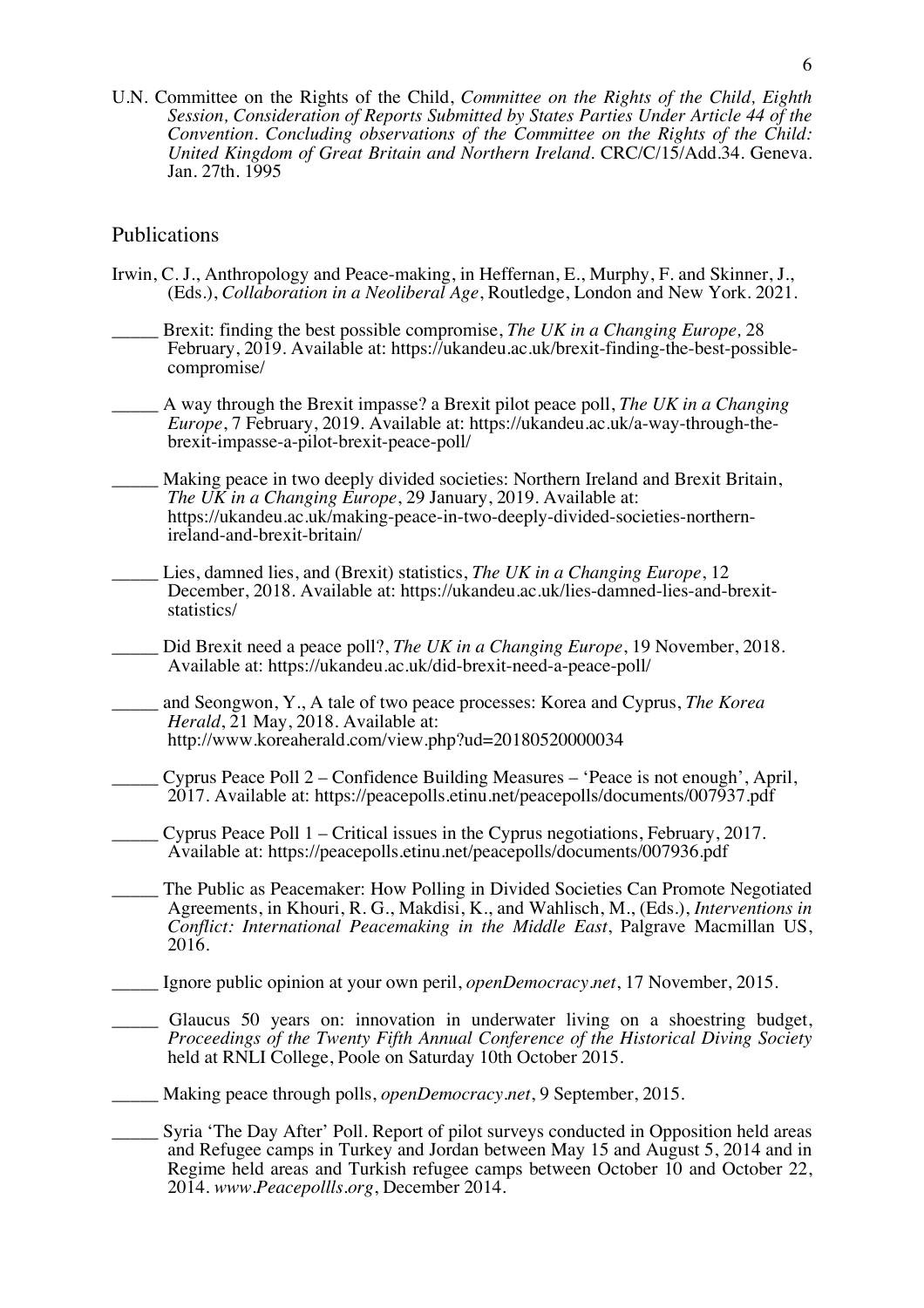- \_\_\_\_\_ Monitoring is easy. Positive change, however, is another matter, *Shared Space: A research journal on peace, conflict and community relations in Northern Ireland*. Issue 18. November 2014.
- \_\_\_\_\_'Peace: The toughest selling job in the world', *Haaretz*, Tel-Aviv, November 17, 2013.
- Public Opinion and Power-Sharing in Deeply Divided Places, in McEvoy, Joanne and Brendan O'Leary (eds), *Power-Sharing in Deeply Divided Places: Progress and Regressions,* Philadelphia: University of Pennsylvania Press, 2013.
- \_\_\_\_\_ *20 Peace Lessons from Northern Ireland to Israel and Palestine,* CreateSpace, Scotts Valley, CA, (2012).
- \_\_\_\_\_ *The People's Peace Process in Northern Ireland,* (Paperback) CreateSpace, Scotts Valley, CA, (2012).
- \_\_\_\_\_ *The People's Peace: 'Pax Populi, Pax Dei' - How Peace Polls are Democratizing the Peace Making Process,* CreateSpace, Scotts Valley, CA, (2012).
- \_\_\_\_\_ Darfur peace poll, *www.Peacepolls.org*, January, 2011.
- 'War and Peace' and the APRC Proposals, (Part 1) *Daily Mirror*, Colombo, Friday May  $7<sup>th</sup>$  and (Part 2) Saturday May  $8<sup>th</sup>$ , 2010.
- \_\_\_\_\_ 'War and Peace' and the APRC Proposals, *Peacepolls.org*, 2010.
- \_\_\_\_\_ Israel and Palestine: Public Opinion, Public Diplomacy and Peace Making. Part 1. The Shape of an Agreement, Part 2. Process, *Peacepolls.org*, April, 2009.
- Pakistan administered Kashmir v Indian administered Kashmir: Getting beyond a referendum, *Peacepolls.org*, May, 2009.
- \_\_\_\_\_ The APRC Proposals and 'Winning the Peace', *Peacepolls.org*, July, 2009.
- \_\_\_\_\_ The APRC Proposals and 'Winning the Peace', *Groundviews.org*, July 10th, 2009.
- The APRC Proposals and 'Winning the Peace', (Part 1) *Daily Mirror*, Colombo, Monday July  $13<sup>th</sup>$  and (Part 2) Tuesday July  $14<sup>th</sup>$ , 2009.
- \_\_\_\_\_ Public Opinion, Public Diplomacy and Peace Making, *British Academy Review*, July, 2009.
- \_\_\_\_\_ Peace in Kashmir: Myth and Reality, *Peacepolls.org*, June, 2008.
- \_\_\_\_\_ Peace in Sri Lanka: From Symbols to Substance, *Peacepolls.org*, June, 2008.
- Peace in Sri Lanka: From symbols to substance, (Part 1) *Daily Mirror*, Colombo, Saturday June  $21<sup>st</sup>$  and (Part 2) Monday June  $23<sup>rd</sup>$ ,  $2008$ .
- Peace in Sri Lanka: Negotiating with Northern 'Separatists'? *Groundviews.org*, August 14th, 2008.
- \_\_\_\_\_ 'Research Ethics and Peacemaking' in Mertens, D. and Ginsberg, P. (eds.) *Handbook of Social Research Ethics*, Sage, 2008.
- Peace Process, in Bevir, M., (Ed.), *Encyclopaedia of Governance*, Sage, December 2006.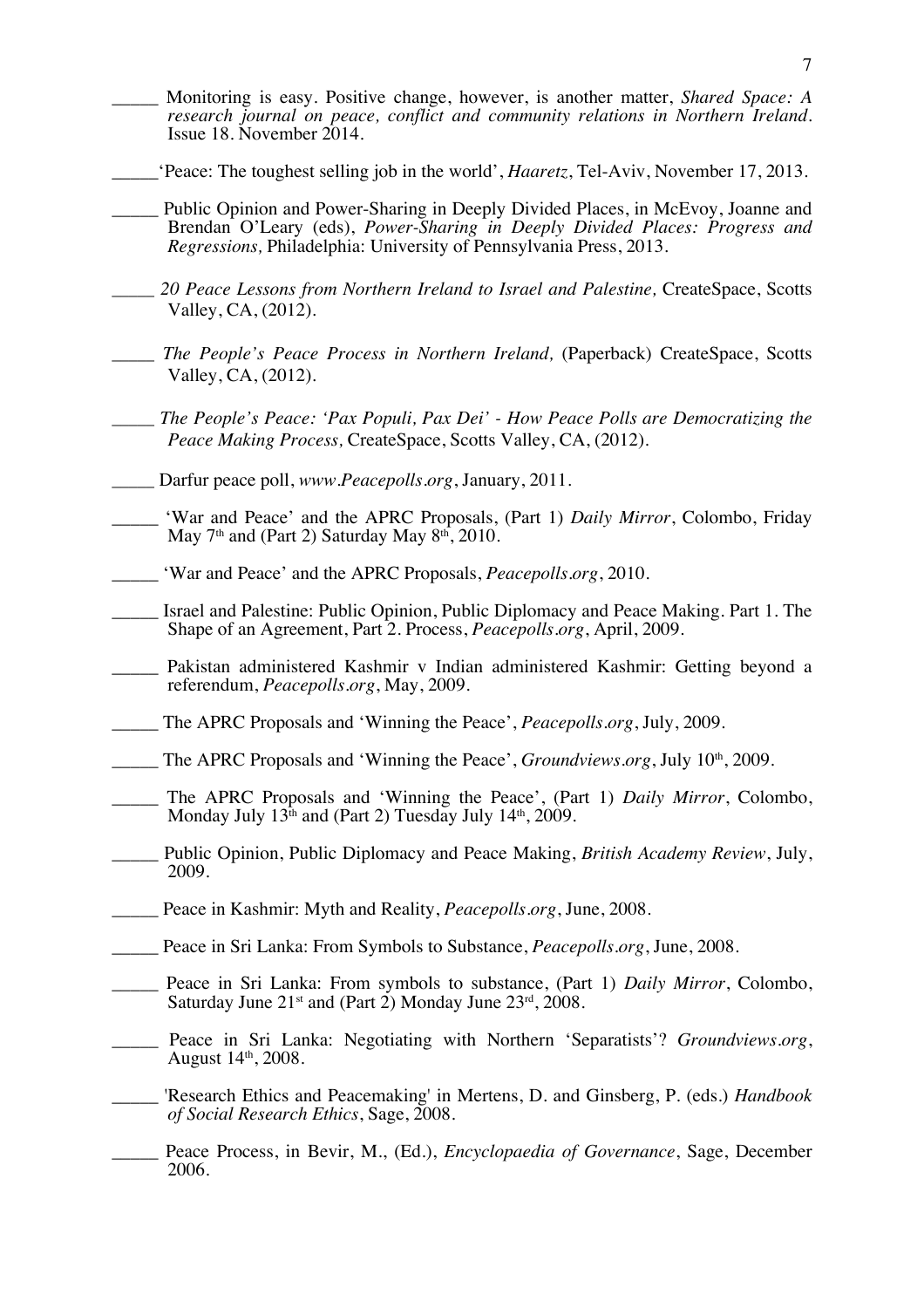- The West and the Muslim World: A Conflict in Search of a Peace Process. *www.Peacepolls.org,* 2006.
- \_\_\_\_\_ Public Opinion, Public Diplomacy and Peace Making, *Democracy at Large*, Vol. 2, No. 2, IFES Inc., Washington D.C., March 2006.
- \_\_\_\_\_ The Northern Ireland 'Peace Polls', *Irish Political Studies*, Vol. 21, No. 1, 1-14, February 2006.
- \_\_\_\_\_ A People's Peace Process for Bosnia and Herzegovina? *Ethnopolitics*, Vol. 4, No. 3, 311-328, September 2005.
- \_\_\_\_\_ Coming to Terms with the Problem of Kosovo: The Peoples' Views from Kosovo and Serbia, *Peacepolls.org*, October, 2005.
- Using Public Opinion Polls to Support Peace Processes: Practical Lessons from Northern Ireland, Macedonia, Cyprus, Israel and Palestine, in Guelke, A. (Ed.), *Democracy and Ethnic Conflict: Advancing Peace in Deeply Divided Societies,*  Palgrave MacMillan, Basingstoke and New York, 2004.
- \_\_\_\_\_ The Belfast Story: News Media and Polls as Mediators for Peace, *Newsletter*, World Association for Public Opinion Research, Fourth Quarter, 2003.
- \_\_\_\_\_ Forum Northern Ireland: An Opinion Poll and its Implications, *The Global Review of Ethnopolitics*. vol. 2, no 3-4, March/June 2003, at www.ethnopolitics.org.
- Forum: Northern Ireland International Negotiation Best Practice: A Reply to Hancock, Noel and Kennedy-Pipe, *The Global Review of Ethnopolitics*. vol. 2, no 3-4, March/June 2003, at www.ethnopolitics.org.
- \_\_\_\_\_ The people's verdict, *Belfast Telegraph*, Thursday, February 20th, 2003.
- \_\_\_\_\_ What now for the Agreement?, *Belfast Telegraph*, Wednesday, February 19th, 2003.
- \_\_\_\_\_ *The People's Peace Process in Northern Ireland,* Palgrave MacMillan, Basingstoke and New York, 2002.
- \_\_\_\_\_ Forum Macedonia: An Opinion Poll and its Implications, *The Global Review of Ethnopolitics*. vol. 2, no 1, September 2002, at www.ethnopolitics.org.
- \_\_\_\_\_ Forum Macedonia: Reply Making Dreams Come True, *The Global Review of Ethnopolitics*. vol. 2, no 1, September 2002, at www.ethnopolitics.org.
- \_\_\_\_\_ How Public Opinion Polls Were Used In Support Of The Northern Ireland Peace Process, *The Global Review of Ethnopolitics*. vol. 1, no 1, September 2001, 62-73. at www.ethnopolitics.org.
- \_\_\_\_\_ Full implementation key to NI success, *Irish Times*, Friday, February 23rd, 2001.
- \_\_\_\_\_ It's the Agreement stupid, *Irish Times*, Friday, February 23rd, 2001.
- \_\_\_\_\_ The PEOPLE'S peace process, *Belfast Telegraph*, Wednesday, February 21st, 2001.
- \_\_\_\_\_ Unionism at the Crossroads: What the people say, *Belfast Telegraph*, Thursday, May 25th, 2000.
- \_\_\_\_\_ Breaking the Rock, *Belfast Telegraph*, Wednesday, October 27th, 1999.
- \_\_\_\_\_ Guns, trust and the Agreement, *Belfast Telegraph*, Tuesday, October 26th, 1999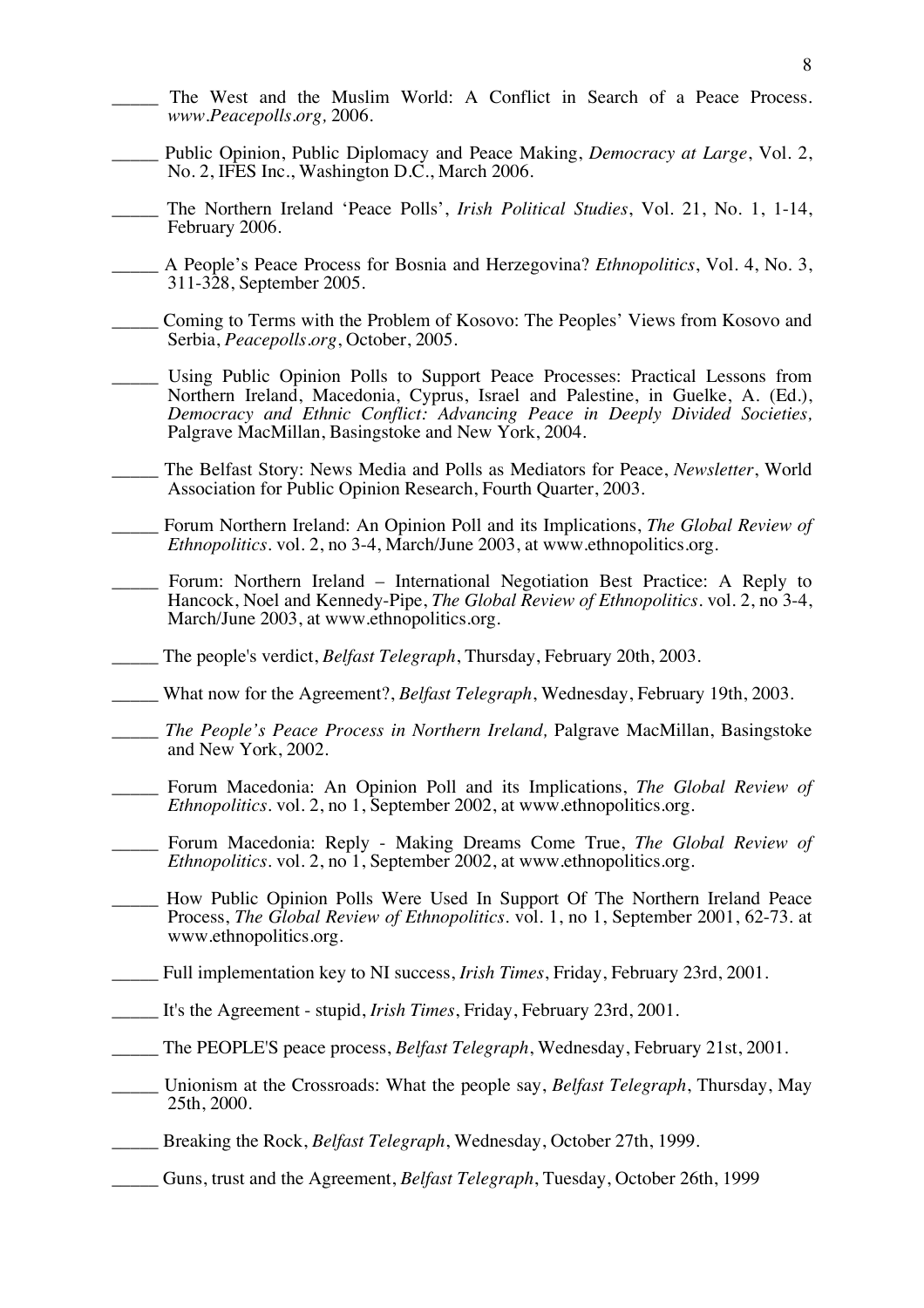$\overline{Q}$ 

- The People's Peace Process: Northern Ireland and the role of Public Opinion Polls in Political Negotiations, *Security Dialogue*, Vol. 30, No. 3, September, p. 105-117. (ISSN 0967-0106). 1999.
- \_\_\_\_\_ A better way to implement the Belfast Agreement, *Belfast Telegraph*, Monday, May 17th, 1999.
- \_\_\_\_\_ Implementation of the Belfast Agreement, *Belfast Telegraph*, Thursday, March 4rd, 1999.
- \_\_\_\_\_ What are the fears of failure? *Belfast Telegraph*, Thursday, March 4rd, 1999.
- \_\_\_\_\_ Why the peace package is important, *Belfast Telegraph*, Thursday, March 4rd, 1999.
- \_\_\_\_\_ Ceasefires, paramilitary Activity and Decommissioning, *Belfast Telegraph*, Wednesday, March 3rd, 1999.
- \_\_\_\_\_ Education, Health and Jobs, *Belfast Telegraph*, Wednesday, March 3rd, 1999.
- \_\_\_\_\_ 93% SAY: MAKE THE AGREEMENT WORK, *Belfast Telegraph*, Wednesday, March 3rd, 1999.
- \_\_\_\_\_ Little support for SF agenda, *Belfast Telegraph*, Wednesday, April 1st, 1998.
- \_\_\_\_\_ Majority say yes to the search for settlement, *Belfast Telegraph*, Tuesday, March 31st, 1998.
- \_\_\_\_\_ Compromise or common ground?, *Belfast Telegraph*, Tuesday, March 31st, 1998.
- \_\_\_\_\_ Alternatives to a comprehensive settlement, *Belfast Telegraph*, Tuesday, March 31st, 1998.
- The Search for a Settlement: The People's Choice. Supplement with Fortnight 368, p. 1-23, (ISSN 0141-7762), February, 1998.
- \_\_\_\_\_ A Comprehensive Settlement, *Belfast Telegraph*, Wednesday, January 14th, 1998.
- \_\_\_\_\_ Constitutional Issues, *Belfast Telegraph*, Wednesday, January 14th, 1998.
- \_\_\_\_\_ What hope for Council of the Isles?, *Belfast Telegraph*, Wednesday, January 14th, 1998.
- \_\_\_\_\_ Feasibility and reality of north-south bodies, *Belfast Telegraph*, Tuesday, January 13th, 1998.
- \_\_\_\_\_ Why Ulster now wants to have new assembly, *Belfast Telegraph*, Monday, January 12th, 1998.
- \_\_\_\_\_ Reforming RUC quite 'acceptable', *Belfast Telegraph*, Saturday, January 10th, 1998.
- \_\_\_\_\_ Protecting the rights of the people, *Belfast Telegraph*, Saturday, January 10th, 1998.
- \_\_\_\_\_ Steps we need to take to win peace, *Belfast Telegraph*, Saturday, January 10th, 1998.
- Social Conflict and the Failure of Education Policies in Two Deeply Divided Societies: Israel and Northern Ireland, in *Culture and Policy in Northern Ireland*, Hastings D. and McFarlane G. Eds. Institute of Irish Studies, Queen's University Belfast. p. 97-116. (ISBN 0 8539 690 9). 1997.
- The people's vote, *Belfast Telegraph*, Friday, September 12th. 1997.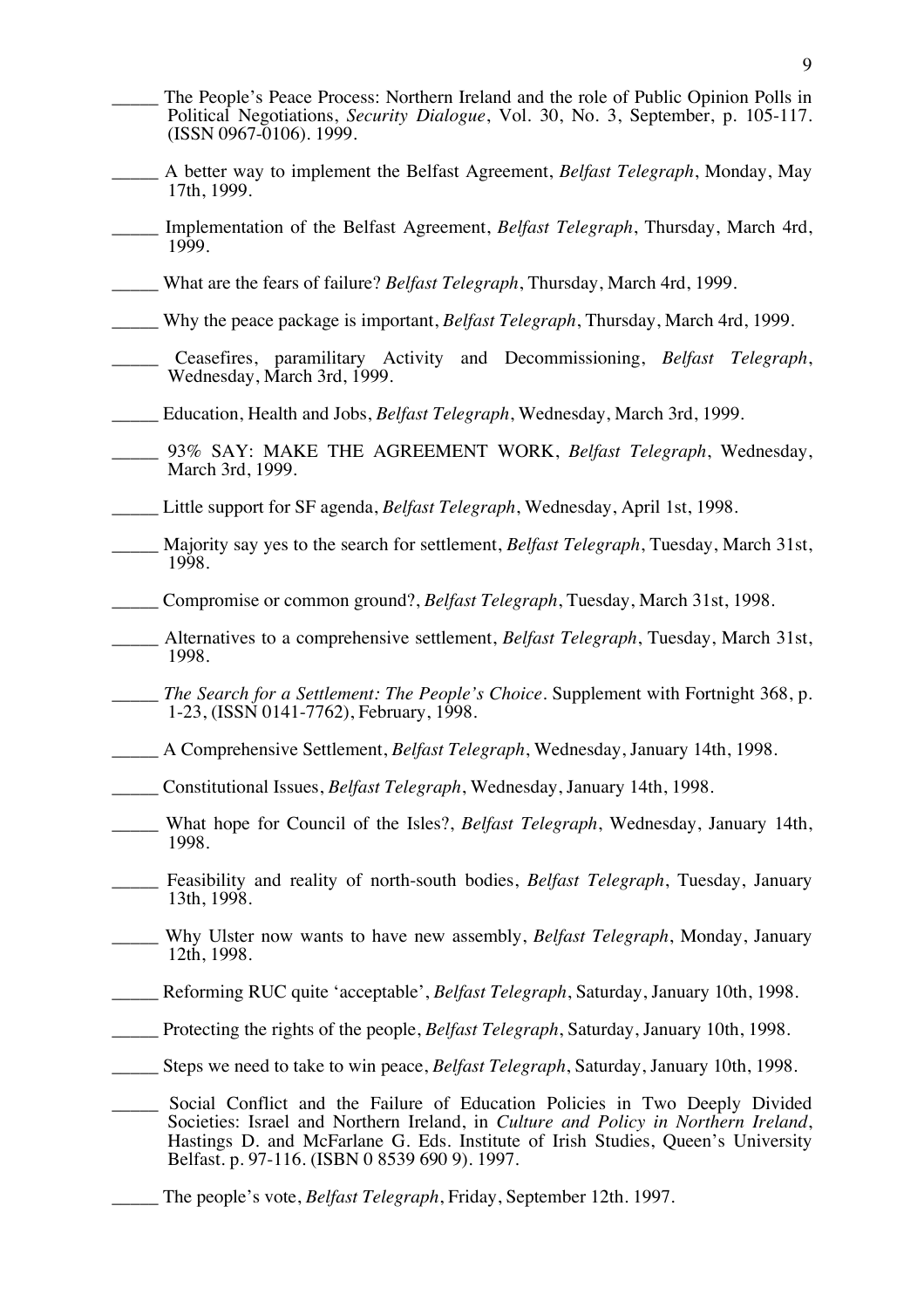- \_\_\_\_\_ YES vote for talks, *Belfast Telegraph*, Thursday, September 11th. 1997.
- \_\_\_\_\_ STILL POLLS APART, People longing for real talks to start, *Belfast Telegraph*, Wednesday, April 9th., 1997.
- \_\_\_\_\_ Referendums could bypass politicians, *Belfast Telegraph*, Wednesday, April 9th., 1997.
- \_\_\_\_\_ DRUMCREE THREE, Rule of law is what people of Northern Ireland want, *Belfast Telegraph*, Tuesday, April 8th., 1997.
- \_\_\_\_\_ Wide support for Bill of Rights, *Belfast Telegraph*, Tuesday, April 8th. 1997.
- \_\_\_\_\_ TRUCE HOLDS KEY, Sharp divisions on how talks replace the guns, *Belfast Telegraph*, Monday, April 7th., 1997.
- \_\_\_\_\_ Voter's query parties' push, *Belfast Telegraph*, Monday, April 7th. 1997.
- \_\_\_\_\_ Few believe peace is at hand, *Belfast Telegraph*, Monday, April 7th. 1997.
- \_\_\_\_\_ with Hadden, T. and Boal, F., *Separation or sharing? the people's choice*. Supplement with Fortnight 356, p. 1-23, (ISSN 0141-7762), December 1996.
- \_\_\_\_\_ Ulster People Could Decide Way Forward, *Belfast Telegraph*, Tuesday, December 3rd., 1996.
- \_\_\_\_\_ The FEC.. Fair To Meddling? *Belfast Telegraph*, Wednesday, November 20th. 1996.
- \_\_\_\_\_ Hitting A Brick Wall, *Belfast Telegraph*, Tuesday, October 22nd. 1996.
- \_\_\_\_\_ Ulster Amnesty Rejected, *Belfast Telegraph*, Monday, September 30th. 1996.
- The Battle For The Middle Ground, *Belfast Telegraph*, Thursday, September 12th. 1996.
- \_\_\_\_\_ Changing The Force Of Habit, *Belfast Telegraph*, Friday, August 2nd. 1996.
- \_\_\_\_\_ The Parade Question, *Belfast Telegraph*, Thursday, July 4th. 1996.
- \_\_\_\_\_ The Myths of Segregation, in *New Perspectives on the Northern Ireland Conflict*, Ed. A. Guelke, Avebury Press. Aldershot. p. 104-118. (ISBN 1 85628 446 8). 1994.
- \_\_\_\_\_ Belfast Lessons, a television series of 54 separate programs co-produced by *Channel 4* (London) and *Point du Jour* (Paris). September 18th. to December 16th. 1994.
- Les éthiques naturalists et le contrôle du conflict de groupe, dans *Fondements Natureles de L' Éthique*, Sous la direction de Jean-Pierre Changeux, Editions odile Jacob, Paris. p. 227-265. (ISBN 2.7381.0225.5). 1993.
- \_\_\_\_\_ (Translation only) Naturalistic Ethics and the Control of Group Conflict, in *The Natural Foundations of Ethics*, Eds. J-P. Changeux. Odile Jacob, Paris. 1993.
- \_\_\_\_\_ How Integrated Education Works, in *Education Together for a Change: Integrated Education and Community Relations in Northern Ireland*, Ed. C. Moffat. Fortnight Educational Trust. Belfast. p. 68-84. (ISBN 09509081 4 2). 1993.
- \_\_\_\_\_ Integrated Aspiration, *Fortnight*. Belfast, No. 315, p. 24-25, March 1993.
- \_\_\_\_\_ Children of Peace. Submission to *Initiative 92* and the *Opsahl Commission*. p. 1-16, Belfast, January 1993.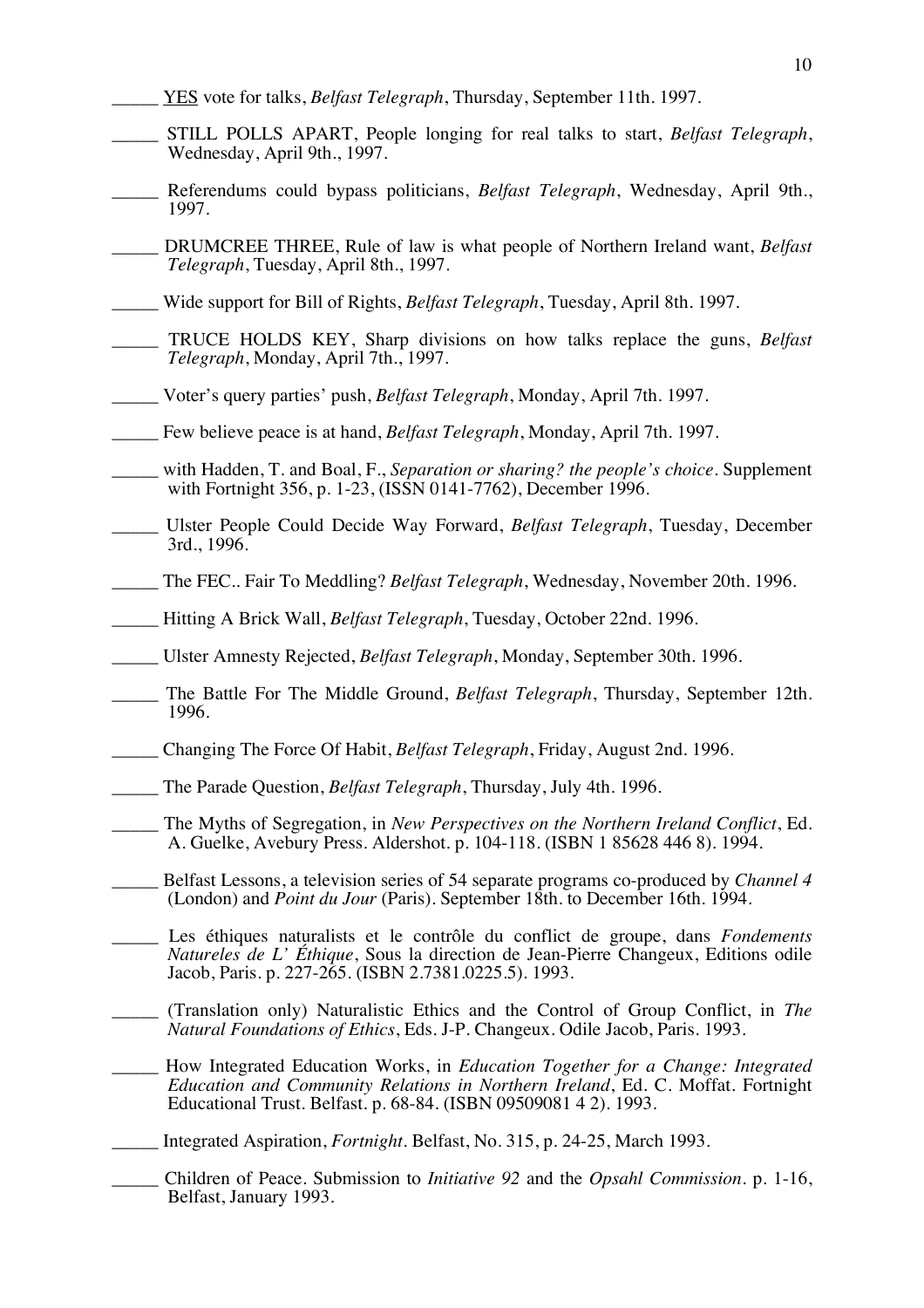- \_\_\_\_\_ Integrated Education: A Moral Issue, *First Call for Children*, p. 11, UNICEF, New York. October 1992.
- \_\_\_\_\_ Integrated Education: From Theory to Practice in Divided Societies, *Prospects, UNESCO Quarterly Review of Education*. Vol. XXII, No.1, p. 67-79; (English Edition, ISSN 0033-1538, UNESCO; French Edition, ISSN 0304-3045, UNESCO; Spanish Edition, ISSN 0304-3052, UNESCO; Arabic Edition, ISSN 0254-119-X, UNESCO; Russian Edition, ISSN 0207-8953, Moscow; Chinese Edition, ISSN 0254- 8682, Beijing). UNESCO Paris, January 1992.
- Statistics and Value Judgments, in *Anthropology Ireland*, Vol. 1, Nos. 1 and 2, p. 43, Autumn 1991.
- \_\_\_\_\_ Actions Speak Louder, in *Fortnight*, Belfast, No.301, p. 22-23, December, 1991.
- \_\_\_\_\_ Sins of Omission, in *Fortnight*, Belfast, No 299, p. 29, October 1991.
- \_\_\_\_\_ *Education and the Development of Social Integration in Divided Societies*, Northern Ireland Council For Integrated Education. Belfast. p. 1-103. ISBN 1-874042-00-4, August 1991.
- \_\_\_\_\_ *Education and the Development of Social Integration in Divided Societies*, Dept. of Social Anthropology, Queen's University of Belfast. Final Report prepared for Policy Planning and Research Unit, Northern Ireland Office. p. 1-103. ISBN 0-85389-405-1, May 1991.
- \_\_\_\_\_ The Inuit and the Evolution of Limited Group Conflict. In *Sociobiology and Conflict*, Eds. J. van der Dennen and V. Falger. p. 189-226. Chapman and Hall, London. (ISBN 0-412-337700-3). 1990.
- \_\_\_\_\_ The Sociocultural Biology of Netsilingmiut Female Infanticide. In *Sociobiology of Sexual and Reproductive Strategies*, Eds. A. Rassa, C. Vogel and E. Voland. p. 234- 264. Croom Helm, London. 1989.
- \_\_\_\_\_ Lords of the Arctic: Wards of the State, A Postscript. *Northern Perspectives*. p. 19-20. Vol. 17, No. 1, January-March. 1989.
- \_\_\_\_\_ Lords of the Arctic: Wards of the State, A Summary Report. *Northern Perspectives*. p. 2-12. Vol. 17, No. 1, January-March. 1989.
- \_\_\_\_\_ Lords of the Arctic: Wards of the State. *Demographic Review Secretariat, Ministry of Health and Welfare*, p. 1-88. Ottawa. October.1988.
- Lords of the Arctic: Wards of the State, The Growing Inuit Population, Arctic Resettlement and Their Effects on Social and Economic Change. In *Update Number Five, The Review of Demography and its Implications for Economic and Social Policy*, Ministry of Health and Welfare, Ottawa.1988.
- \_\_\_\_\_ A Study in the Evolution of Ethnocentrism, In *The Sociobiology of Ethnocentrism*, Eds. Reynolds V. & Falger V. p. 131-156. Croom Helm, London. 1987.
- \_\_\_\_\_ *Chesterfield Inlet: A Discussion Paper on Some Demographic, Social and Economic Problems Facing the New Generation*. Report submitted to the Mayor and Hamlet Council of Chesterfield Inlet, N.W.T., December, 1985.
- \_\_\_\_\_ Inuit Navigation, Empirical Reasoning and Survival, *Journal of the Royal Institute of Navigation*, p. 178-190. Vol. 38, No. 2, 1985.
	- \_\_\_\_\_ Eskimo Bride, *Sunday Times Magazine*, 1975.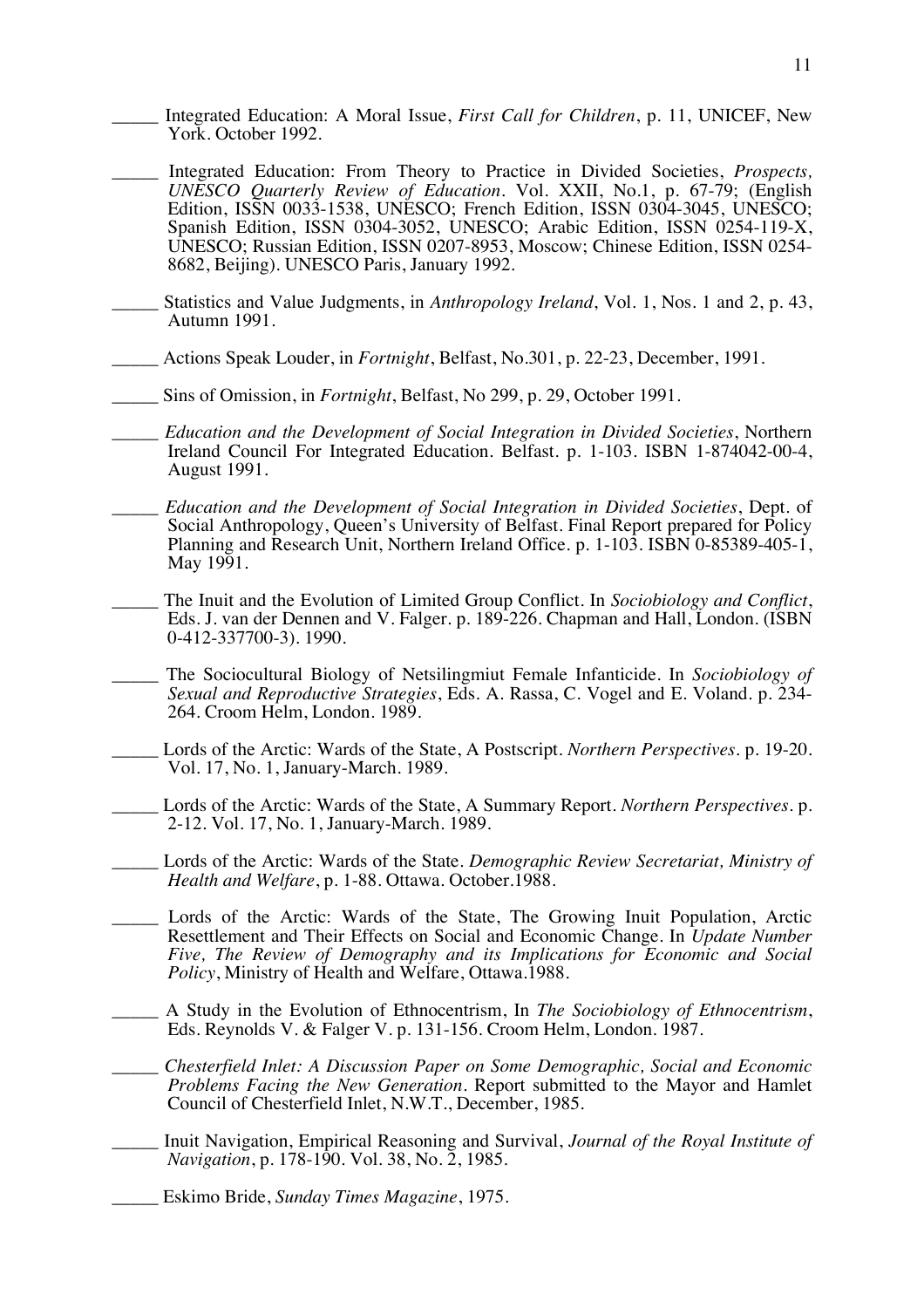- \_\_\_\_\_The Dog That Died of Shame, *Sunday Times Magazine*, 1974.
- \_\_\_\_\_ Trek Across Arctic America, *National Geographic Magazine*, March, 1974.
- \_\_\_\_\_ Half-way mark for a mighty Endeavour, *Geographical Magazine*, April, 1972.
- \_\_\_\_\_ Alone through the Northwest Passage, *Geographical Magazine*, July, 1971.
- \_\_\_\_\_ A Primary System For Hydrospace, Marine Technology Policy, *Hydrospace*, June, 1969.
- \_\_\_\_\_ Night Diving. In *The British Sub-Aqua Club Diving Manual*, 6th. Edition, The Riverside Press Ltd. London. 1968.
- \_\_\_\_\_ with Heath J. R., Breath Hold Increase in Apnaic Divers, *Respiration Physiology,* Vol. 4, p. 73-77. 1968.
- \_\_\_\_\_ with Heath J. R., Glaucus Project Report, *Geo-Marine Technology*, March, 1967.

## Selected Conference and Symposium Papers

- Special Lecture on Artificial Intelligence in Conflict Resolution Research, WAPOR Asia 4<sup>th</sup> Annual Conference, King Prajadhipok's Institute (KPI), Thailand, November 16-17, 2021.
- *Using Artificial Intelligence in Peacemaking: The Libya Experience, Irwin, C. J., Masood-Alavi, D., Waehlisch, M., Konya, A., WAPOR 74<sup>th</sup> Annual Conference, November 2-6, 2021.*
- *A critical review of the UN75 Global surveys presented to the 2020 UN General Assembly,*  Irwin, C., Gilani, I., Gilani, M. B., WAPOR Asia Kuala Lumpur, Malaysia, November 9-10, 2020.
- *A critical review of the UN75 Global surveys presented to the 2020 UN General Assembly,*  Irwin, C., Gilani, I., Gilani, M. B., WAPOR 73rd Annual Conference, October 6-10, 2020.
- *Setting the Scene: Peace Polls,* Social and Political Research Foundation, Mantrana 2020, India International Centre, New Delhi, India, 27 January, 2020.
- *Public Opinion and the Politics of Peace Research,* WAPOR-ASIA Annual Conference, New Delhi, India, 26-29 September, 2019.
- *Did Brexit need a Peace Poll?* WAPOR Annual Conference, Toronto, Canada, 19-21 May, 2019.
- *Cyprus Lessons: How to melt a frozen conflict,* WAPOR Annual Conference, Marrakech, Morocco, 27-30 June, 2018.
- *Regional and Global Peace Polls as a Factor in Policy Making*, WAPOR Annual Conference, Lisbon, Portugal, 15-17 July, 2017.
- *Making Peace Through Polling,* International Peace Institute (IPI) Vienna, 16 December, 2015.
- *Glaucus 50 years on: innovation in underwater living on a shoestring budget,* Historical Diving Society Annual Conference, RNLI College, Poole, 10 October. 2015.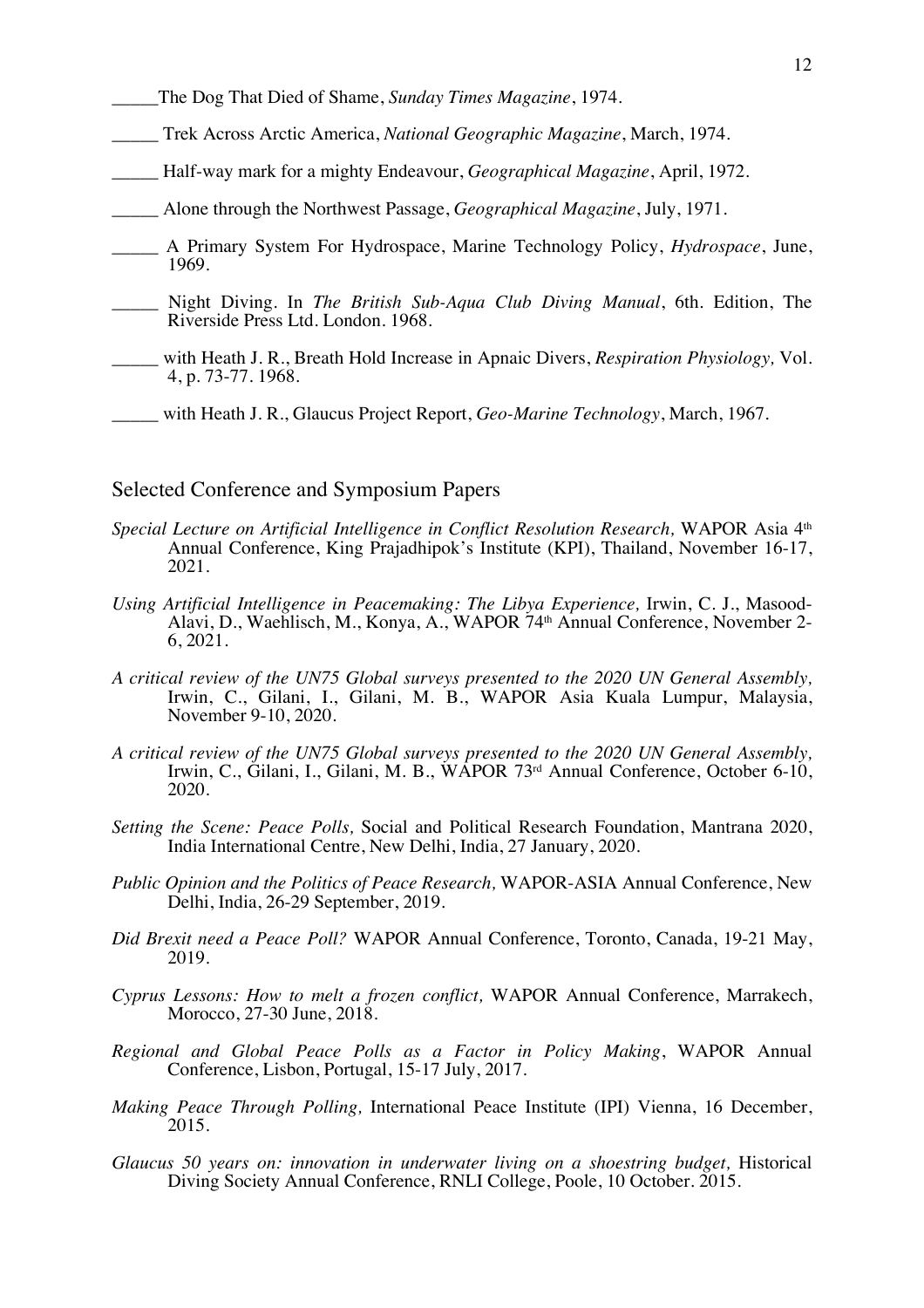- *Constructing a 'World Peace Poll' in an age of Global Conflict: Sample Designs for Monitoring and Tracking Conflict in Global, Regional, Transnational, National and Local Contexts*, WAPOR Annual Conference, Buenos Aires, Argentina, 16-19 June, 2015.
- *Pilot Study for a 'People's Peace Process in Syria'*, WAPOR Regional Conference, Doha, Qatar, 7-9 March, 2015.
- *A Critical Review of Perceptions Based and Fact Based Peace Indicators and Indexes.* The 67th WAPOR Annual Conference, Nice, 4-6, September, 2014.
- *Ten Years of Peace Polls in Comparative Perspective and the Development of a 'People's Peace Index' (PPI).* 'Shared Societies Project', Club de Madrid and 'Monitoring Change in Diverse Societies', Queen's University, Belfast, 28-29, November, 2013.
- *The Development of a 'People's Peace Index' (PPI).* With Yashwant Deshmukh, The 66<sup>th</sup> WAPOR Annual Conference 'Revolutions in the Measurement of World Public Opinion' Boston, 14-16, May, 2013.
- *PAX POPULI, PAX DEI – Ten Years of Peace Polls in Comparative Perspective.* UN Department of Peacekeeping Operations (DKPO), New York, USA, 9th of May 2013
- *The Good Friday Agreement: 15 Years On,* British Academy International Forum, British Academy, London 27<sup>th</sup> of March 2013.
- *PAX POPULI, PAX DEI – Ten Years of Peace Polls in Comparative Perspective.* UN Department of Peacekeeping Operations (DKPO) and Norwegian Institute of International Affairs (NUPI), 'Understanding and Integrating Local Perceptions in the Work of UN Peacekeeping Operations' Kampala, Uganda, 26-28, February, 2013.
- *PAX POPULI, PAX DEI Ten Years of Peace Polls in Comparative Perspective.* The 65<sup>th</sup> WAPOR Annual Conference 'The New World of Public Opinion Research' Hong Kong, 14-16, June, 2012.
- *'War and Peace' and Elections in Sri Lanka*, with Pradeep Peiris of Social Indicator, Colombo, Sri Lanka presented at: Opportunity through Diversity, WAPOR Annual Conference, Chicago, USA, May  $11<sup>th</sup>$  to  $13<sup>th</sup>$ ,  $2010$ .
- *Prospects for Peace in the Middle East*. A public lecture arranged by Proinsias De Rossa MEP, President, European Parliament Delegation for relations with the Palestinian Legislative Council (DPLC) and Leader, Labour Party MEPs, European Parliament. Europe House, Dublin, Friday, January 15, 2010.
- *The Public as Peacemaker: How polling in divided societies can promote negotiated agreements,* The Bill and Sally Hambrecht Distinguished Peacemakers Lectures at AUB. The Issam Fares Institute for Public Policy and International Affairs, American University of Beirut, December 10, 2009.
- *Israel and Palestine Peace Polls: Public Opinion and Peace Making in Comparative Perspective*, Al-Quds University and The Centre for Democracy and Community Development, Palestinian Future under Continuing Occupation and the Fading Realization of a State, Abu Dis, Palestine, September  $30<sup>th</sup>$  to October  $3<sup>rd</sup>$ , 2009.
- *Israel and Palestine Peace Polls: Public Opinion and Peace Making in Comparative Perspective*, Public Opinion and Survey Research in a Changing World, WAPOR Annual Conference, Lausanne, Switzerland, September 11<sup>th</sup> to 13<sup>th</sup>, 2009.
- *Viewpoints and Counterpoints: Opinion Trends Amid Changing Mideast Policy,* New America Foundation, Washington, Tuesday, June 16, 2009.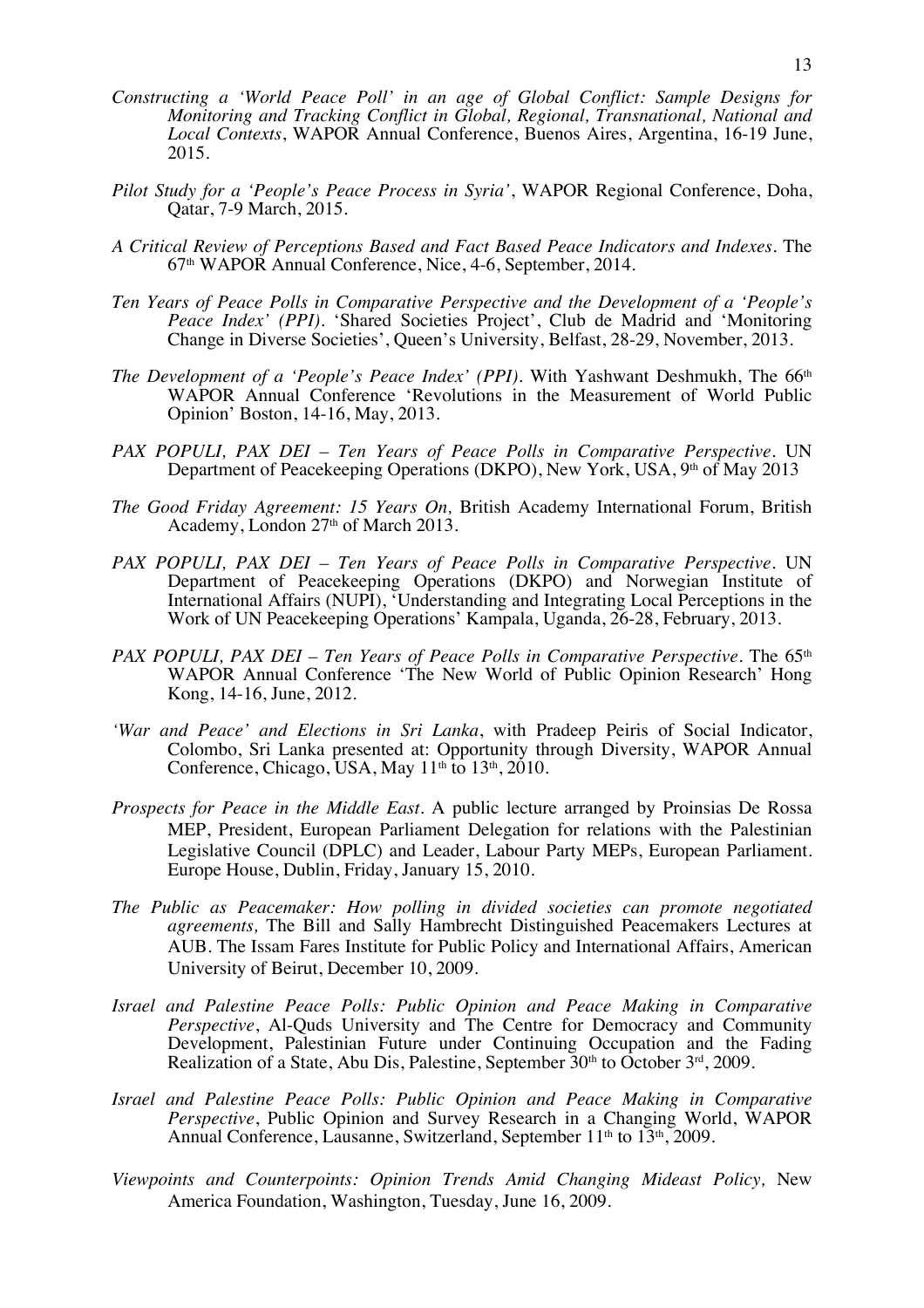- *The Two-State Majority: Israeli and Palestinian Public Opinion on Peacemaking*, Closed staff briefing, Foreign Relations Committee Room, The Senate, Washington, Monday, June 15, 2009.
- *United for the Two-State Solution: The Popular Mandate for Israeli-Palestinian Peace,*  Public meeting, Foreign Relations Committee Room, House of Representatives, Washington, Monday, June 15, 2009.
- *The Two-State Majority: Polling for Peace in Israel and Palestine*, Wilson Center, Washington, Monday, June 15, 2009.
- *Kashmiris on Their Own Future: Public Opinion from Both Sides of the Line of Control,* Carnegie Endowment for International Peace, Washington, Monday, June 15, 2009.
- *Peace in Kashmir: Myth and Reality*, WAPOR Annual Conference, New Orleans, 13-15 May, 2008.
- *A Conflict in Search of a Peace Process, WAPOR 60th Annual Conference*: Public Opinion and the Challenges of the 21st Century: Survey Research, Peace Building and Conflict Resolution, Wissenschaftszentrum Berlin - Social Science Research Centre Berlin (WZB) Berlin, Germany, Wednesday September 19 to Friday September 21, 2007.
- *Polling for peace: public opinion as a tool for mediators*, Oslo Forum 2007, Norwegian Ministry of Foreign Affairs and Humanitarian Dialogue, Oslo, June 26-28, 2007.
- *The Belfast Agreement: How to win a referendum and the next election*, WAPOR Regional Seminar Public Opinion, Communication, and Elections Jerusalem and Haifa, Israel, June 25-29, 2007.
- *The Role of Public Opinion Polls in Political Negotiations: The Case of Northern Ireland.*  Presented at: Cyprus Academic Forum, Intercollege, Cyprus, Friday 9 March, 2007; Eastern Mediterranean University, TRNC, Friday 9 March, 2007; National Democratic Institute, Washington, D.C., Thursday 29 March, 2007; US Institute of Peace, Washington D.C., Monday 2 April, 2007; UN Department of Political Affairs, New York City, Tuesday 3 April, 2007.
- *The People's Peace*. International Conference on Public Opinion, Democracy and Peace Making, at the Notre Dame of Jerusalem Center, May 22-23, 2006.
- *Using Polls as a Strategic Intervention in Conflict Resolution.* Conflict Prevention and Resolution Forum. Kenney Auditorium, School of Advanced International Studies (SAIS), Johns Hopkins University, Washington, DC. Tuesday December 13, 2005
- *Public Opinion and the Politics of Peace Research: Northern Ireland, Balkans, Israel, Palestine, Cyprus, Muslim World and the 'War on Terror'.* WAPOR 58th Annual Conference: Search for a New World Order – the Role of Public Opinion, Cannes, France, September 15-17, 2005.
- *A People's Peace process for Bosnia and Herzegovina?* States, Nations, Territories: Selfdetermination and Security in the Contemporary World, University of Bath, England, UK, 23-25 September 2004.
- *Learning from the Northern Ireland Peace Process*, Institute for Community Peace, Washington DC, October 23, 2003.
- *Public Opinion and the Good Friday Agreement,* US Institute of Peace, Washington DC, October 21, 2003.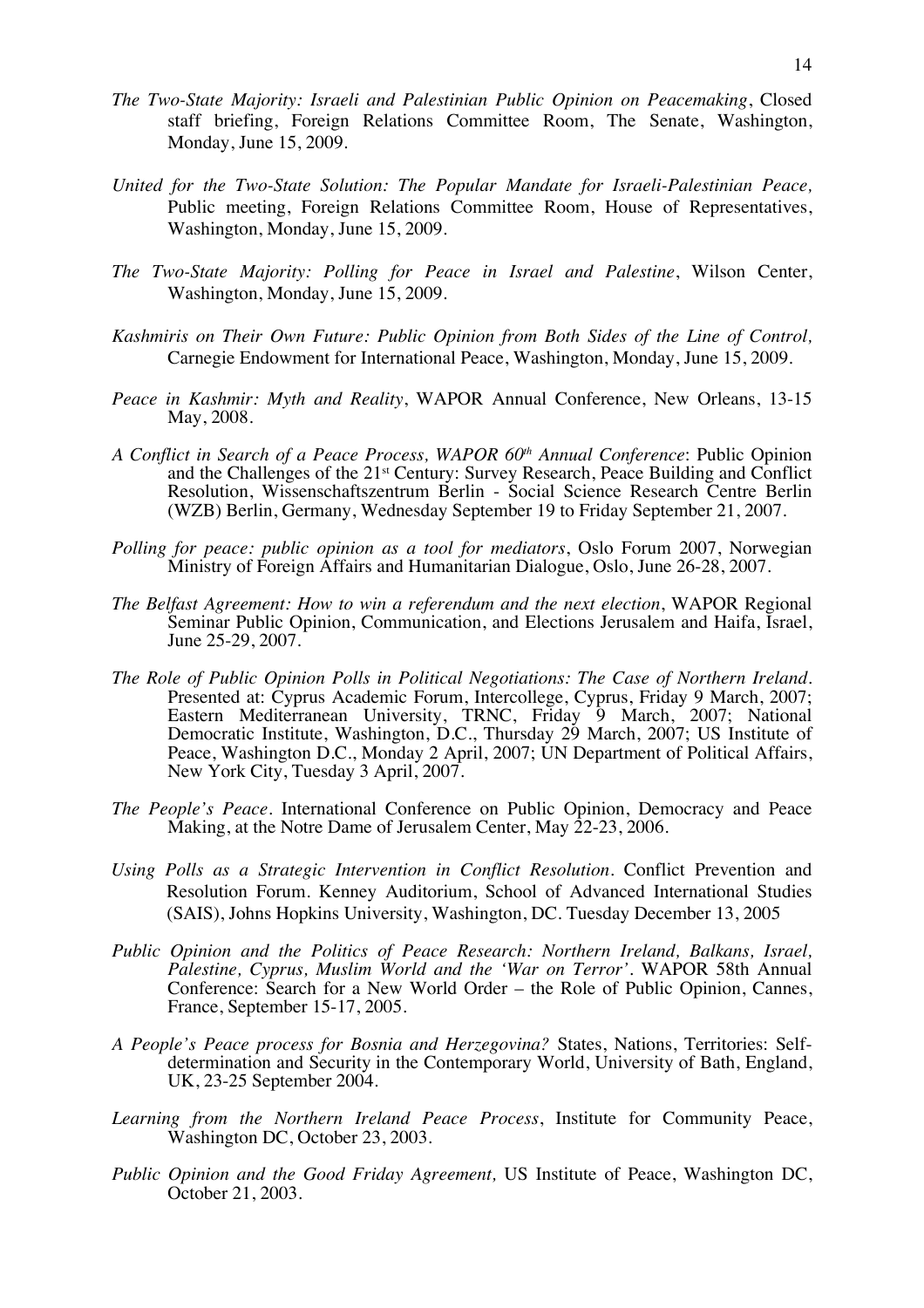- *New Developments in Public Diplomacy: Learning from the Northern Ireland Peace Process*, William K. Fung Multidisciplinary Workshop on: 'Communicating with Skeptical Audiences - Challenges and Solutions,' University of Michigan, Ann Arbor, Oct 16- 17. 2003.
- *The Belfast Story: News Media and Polls as Mediators for Peace*, Global Affairs Institute, The Maxwell School of Citizenship and Public Affairs, Syracuse University, October 14, 2003.
- *The Thorny Issues in Peace Polling and Reporting*, The Newhouse School of Public Communications, Syracuse University, October 13, 2003.
- *Polling for the Belfast Agreement: Lessons for the Resolution of Conflict*, WAPOR Seminar, 'Public Opinion, Polls and Policies' Zurich, Switzerland, June 26 - 28, 2003.
- *Peace, Stability and Elections in the former Yugoslav Republic of Macedonia (fYROM)*, Symposium organised for Greek Minister of Macedonia and Thrace, Thessaloniki, Greece, 29 April, 2002.
- *How Public Opinion Polls Were Used In Support Of The Northern Ireland Peace Process*, Fourth Pan-European International Relations Conference, 8-10, September, 2001, University of Kent, Canterbury, UK. Section 33-4, International Negotiations - The Structure of Negotiation*.*
- *Territoriality and Politics in Contemporary North Belfast*, European Consortium for Political Research, 6-8, September, 2001, University of Kent, Canterbury, England, UK. Section 16-2a, Disputed Territories: The Social, Political, and Economic Dimensions of Territory in Ethnonational Conflicts: Theoretical Perspectives.
- *How Public Opinion Polls Were Used In Support Of The Northern Ireland Peace Process*, International Political Science Association, Belfast Colloquium, 25-28July, 2001, Centre for the Study of Ethnic Conflict, School of Politics, Queen's University Belfast.
- *How Public Opinion Polls Were Used In Support Of The Northern Ireland Peace Process*, From Violence to Politics, Fifth International Conference of the Ethnic Studies Network, 27–30, June, 2001, Aberfoyle House, Derry/Londonderry, Northern Ireland, UK. Organised by INCORE and the Ethnic Studies Network.
- *Public Opinion During the Peace Process.* Northern Ireland: Paths to Peace, Conference in University College Cork, 20th and 21st October. 2000.
- *The People's Peace Process: Northern Ireland and the Role of Public Opinion Polls in Political Negotiations.* YOUNG PARLIAMENTARIANS' PROJECT - The Interaction between those Actively Involved in Political Life and the Media in Western and Southeastern Europe, Center for Democracy and Reconciliation In Southeast Europe, Thessaloniki, Greece, 1st & 2nd April, 2000.
- *The 'Belfast Agreement' and the use of Public Opinion Polls at the Stormont Talks*. International Peace Research Institute. Oslo. November 3rd. 1998.
- *The Northern Ireland Peace Process*. Norwegian Humanistic Academy, Norway. November 2nd. 1998.
- *The Role of Political Education in the Peace Process in Peace Building Strategies.* Panel presentation and discussion. The Fourth European Conference on Peacemaking and Conflict Resolution. Belfast. October 9-13. 1998.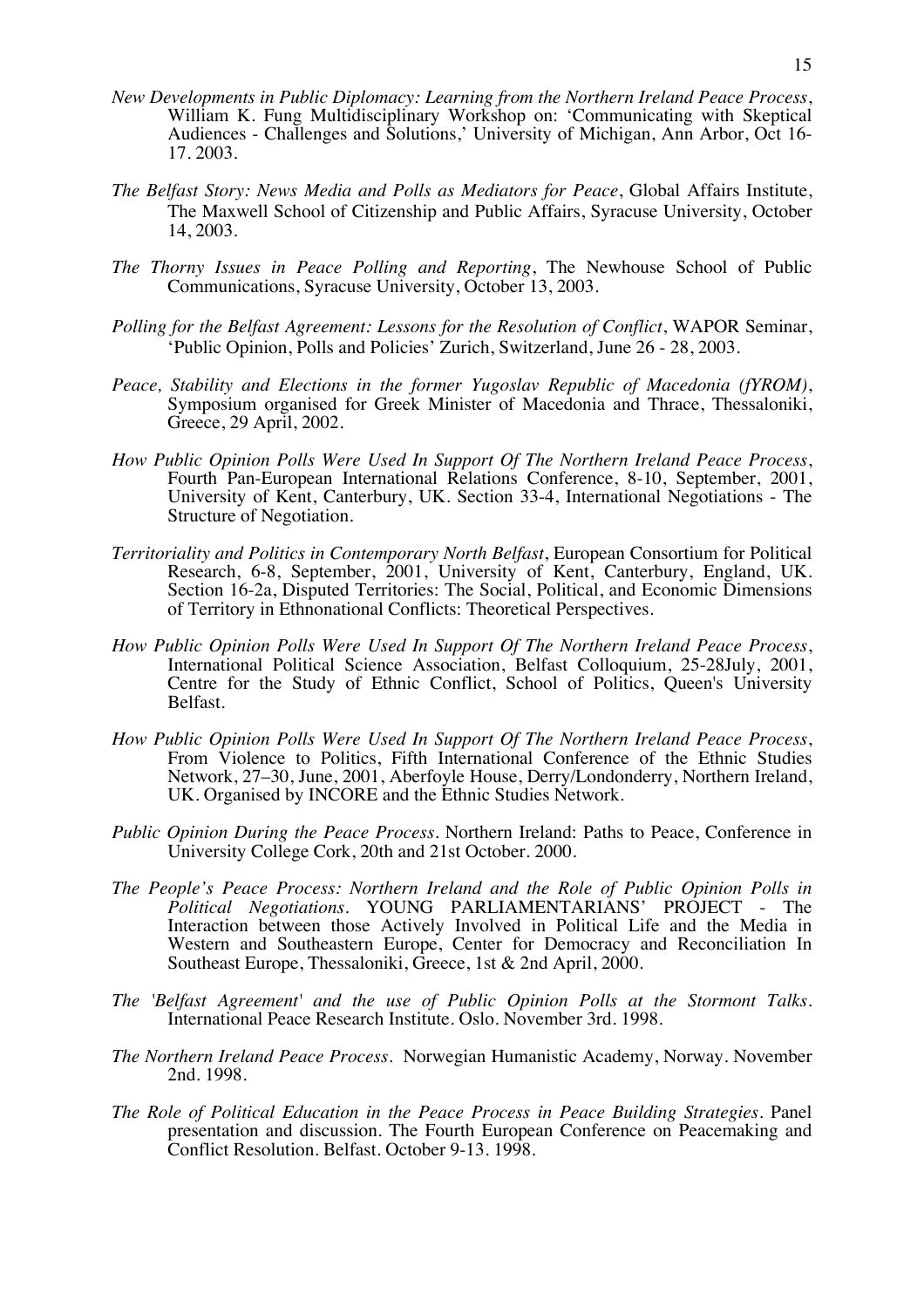- *Education and Peace Building in Israel and Northern Ireland.* Tolerance in Transition Symposium of the German Commission for UNESCO and the Institute of Political Science, University of Magdeburg, October 14-16, 1995.
- *Education, Peace Building and Human Rights.* A Conference Paper sent to all UNESCO member states in preparation for the 44th Session of the International Conference on Education, Genève, October 1994 and for the 1995 UN Year of Tolerance.
- *Sectarianism in Education, Peace Building and Human Rights.* International Conference on Religion and Conflict, Armagh, Northern Ireland, May 1994.

Oral evidence given to the *Opsahl Commission*. Belfast, February 16th. 1993.

- *L' Education et le Développement de l' Integration Socîale.* Symposium on, "Le Dialogue Interculturel" organised by UNESCO, the Académie Royale des Sciences Exactes Pysiques et Naturelles, the Académie Royale des Sciences Morales et Politiques, the Association DESCARTES and the European Academy of Arts, Sciences and Humanities at the Académie Royale des Sciences, Madrid. November 1992.
- *Integrated Education: From Theory to Practice in Divided Societies.* The First Conference of the Ethnic Studies Network, Northern Ireland. June 1992.
- *Naturalistic Ethics For A 'New World Order'.* Symposium on The Natural Foundations of Ethics, Foundation pour la Rechercher Médicale and Fidia France, Paris. November 1991.
- *Education and the Development of Social Integration in Divided Societies*. First International Congress on Prejudice, Discrimination and Conflict, Jerusalem. July 1991.
- *The Sociobiology of Ethnocentrism*. Symposium organised by P. L. van den Berghe at the First International Congress on Prejudice, Discrimination and Conflict, Jerusalem. July 1991.
- *The Development of 'Social Badges' and consequences for conflict in humans*. Association for the Study of Animal Behaviour, Summer Meeting, Queen's University of Belfast. July 1990.
- *Lords of the Arctic: Wards of the State.* The Review of Demography and its Implications for Economic and Social Policy, Demographic Review Secretariat, Symposium on Studies from Second Phase, Ottawa. December 1988.
- *The Inuit and the Evolution of Limited Group Conflict*. 9th. Meeting of the European Sociobiology Society, Van Leer Institute, Jerusalem. January 1987.
- *Chesterfield Inlet: A Discussion Paper on Some Demographic, Social and Economic Problems Facing the New Generation.* 84th.. Annual Meeting of the American Anthropological Association, Washington, D.C. December 1985.
- *The Sociocultural Biology of Netsilingmiut Female Infanticide.* 25th. Annual Conference, Northeastern Anthropological Association, Lake Placid, N.Y. April 1985.
- *A Study in the Evolution of Ethnocentrism.* 5th. Meeting of the European Sociobiology Society, Oxford University. January 1985.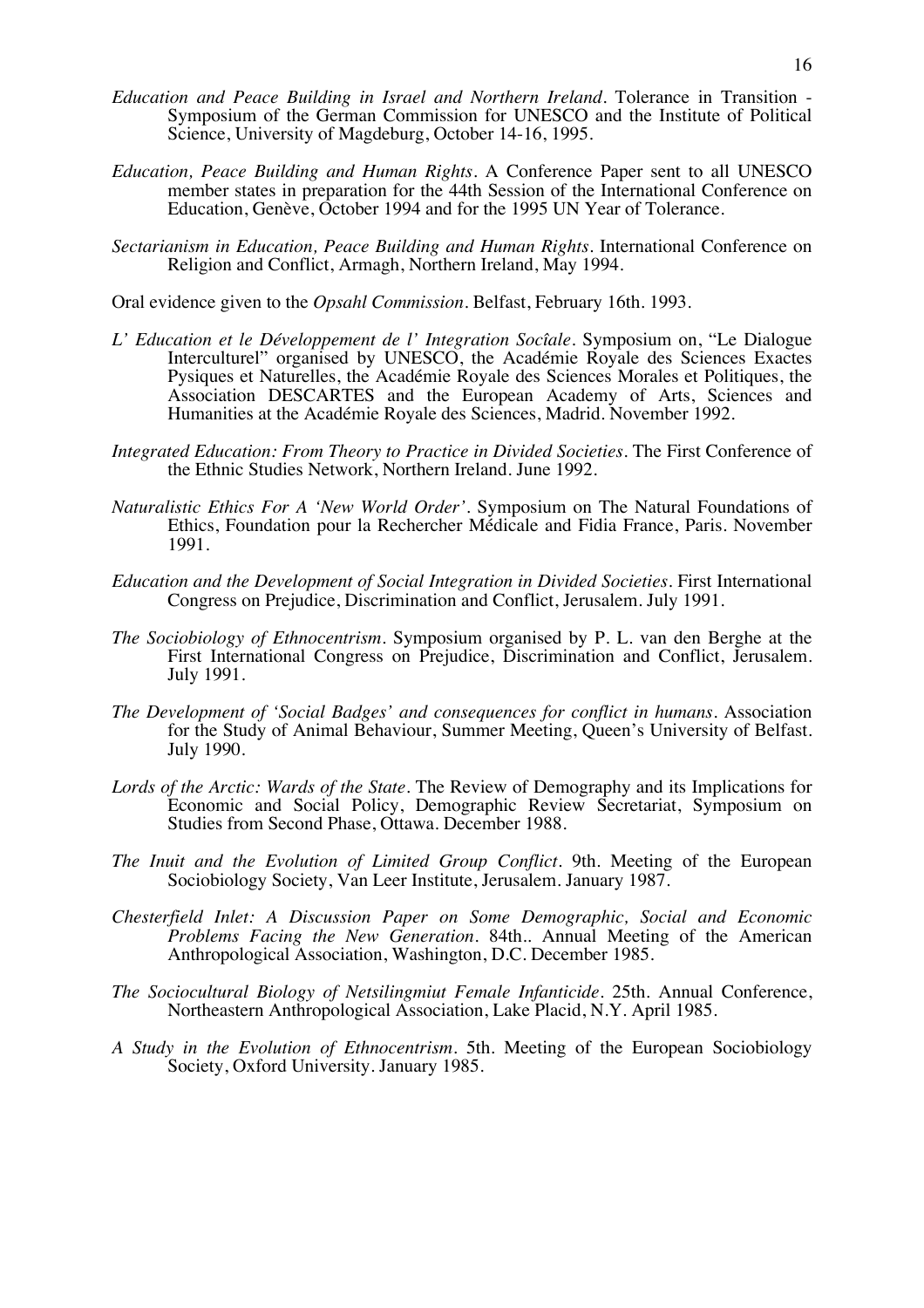### Documentary Films

- "Belfast Lessons," (1994). A television series of 54 separate programs co-produced by *Channel 4* (London) and *Point du Jour* (Paris) that focused on the day to day lives of working class children who attended the integrated school of Hazlewood College in North Belfast. Broadcasts were as follow:
- 43 Week day programs that portrayed different aspects of social life broadcast for three minuets after the 7 O'clock News in place of "The Slot" on September Mon. 19th., Tue. 20th., Wen. 21st., Mon. 26th., Tue. 27th., Wen. 28th., Thur. 29th., October Mon. 3rd., Tue. 4th, Wen. 5th, Thur. 6th., Mon. 10th., Tue. 11th., Wen. 12., Thur. 13., Mon. 17th., Tue. 18th., Wen. 19th., Thur. 20th., Mon. 24th., Tue. 25th. Wen. 26th. Thur. 27th., Mon. 31st., November Tue. 1st., Wen. 2nd., Thur. 3rd., Mon. 7th., Tue. 8th., Wen. 9th., Thur. 10th., Mon. 14th., Tue. 15th., Wen. 16th., Thur. 17th., Mon. 21st., Tue. 22nd., Wen. 23rd., Thur. 24th., Mon. 28th., Wen. 30th., December Thur. 1st. and Fri. 2nd.
- 10 Sunday programs that reviewed the previous week broadcast on Sept. 18th. (25 min.), Sept. 25th. (25 min.), Oct. 2nd. (20 min.), Oct. 9th. (25 min.), Oct. 16th. (20 min.), Oct. 23rd. (10 min.), Oct. 30th. (5 min.), Nov. 6th. (15 min.), Nov. 13th. (15 min.) and Nov. 20th. (15 min.).
- A single one hour documentary "Belfast Lessons: Inside the Peace Process", broadcast on Sunday December 16th. 1994.
- "How Many Sleeps to Thom Bay," (1974). Made in co-operation with *Southern Independent Television*. A one hour documentary film that investigates the problems and implications of culture change amongst the Inuit of Spence Bay, Northwest Territories, Canada.

## Research Oriented Field Work

- 2020/21, Public Opinion and Peacemaking; AI UN New York, Remesh AI New York, Yemen, Libya, Iraq and Bolivia.
- 2020, Public Opinion and Peacemaking; New Delhi India for Kashmir.
- 2019, Public Opinion and Peacemaking; Moldova and Transnistria.
- 2017, Public Opinion and Peacemaking: Cyprus and Nigeria.
- 2016, Public Opinion and Peacemaking: Cyprus.
- 2016, Public Opinion and Peacemaking: Gaziantep, Turkey for Syria.
- 2014, Public Opinion and Peacemaking: Gaziantep and Istanbul, Turkey for Syria.
- 2011, Public Opinion and Peacemaking: Egypt, Philippines (Manila and Mindanao).
- 2010, Public Opinion and Peacemaking: Israel, Palestine, Sri Lanka.
- 2009, Public Opinion and Peacemaking: Cyprus, US, Israel, Palestine, Sri Lanka, Sudan, Lebanon.
- 2008, Public Opinion and Peacemaking: Israel, Palestine, Sri Lanka.
- 2007, Public Opinion and Peacemaking: Cyprus, US, Switzerland, Israel, Palestine, Kosovo, Serbia, Kashmir, Sri Lanka.